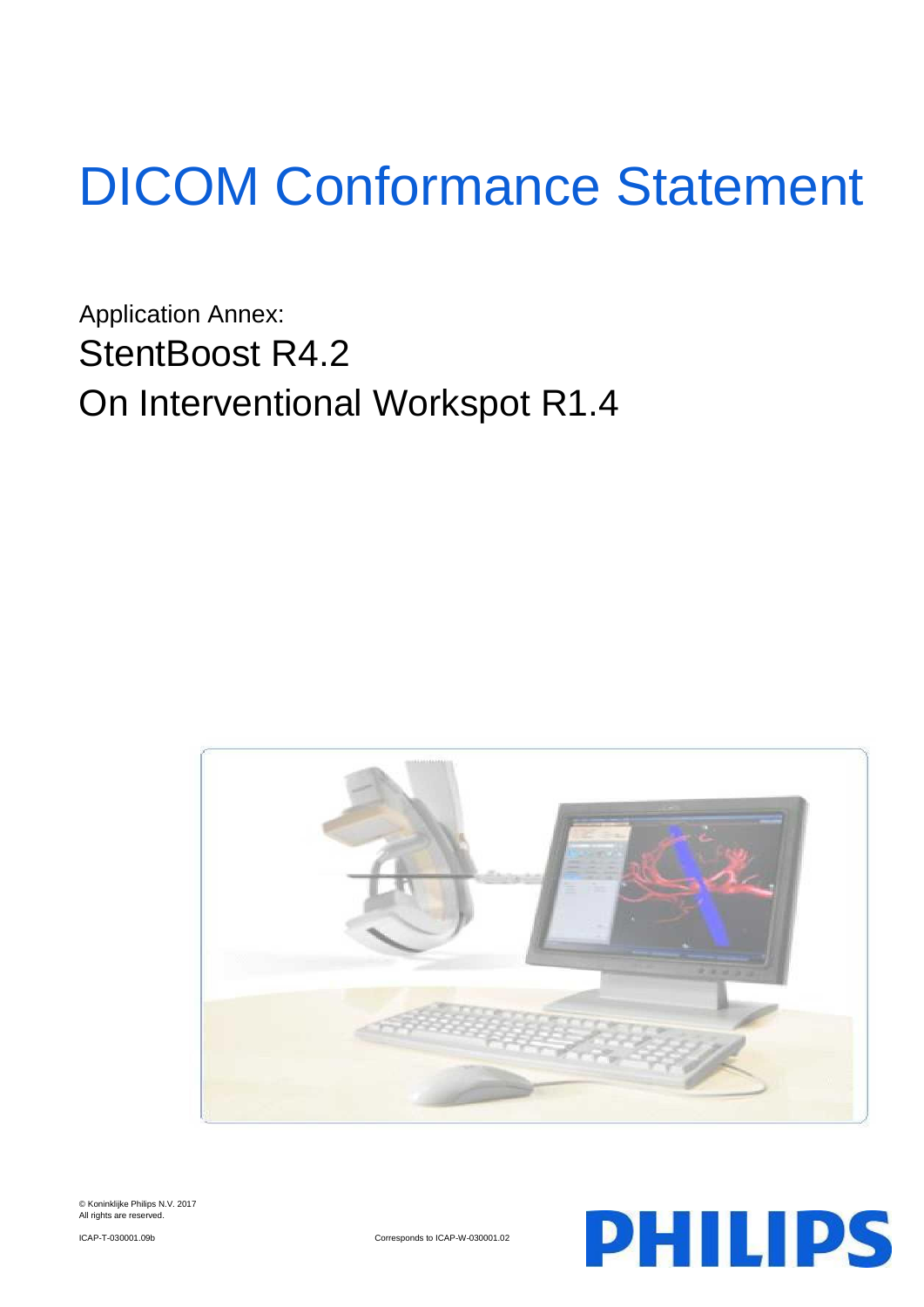**Issued by:** Philips Medical Systems Nederland BV, a Philips Healthcare company,

P.O. Box 10.000 5680 DA Best The Netherlands

Email: [dicom@philips.com](mailto:dicom@philips.com) Internet[: http://www.healthcare.philips.com/connectivity](http://www.healthcare.philips.com/connectivity)

Document Number: ICAP-PF.0020417 Date: 10-Jan-2017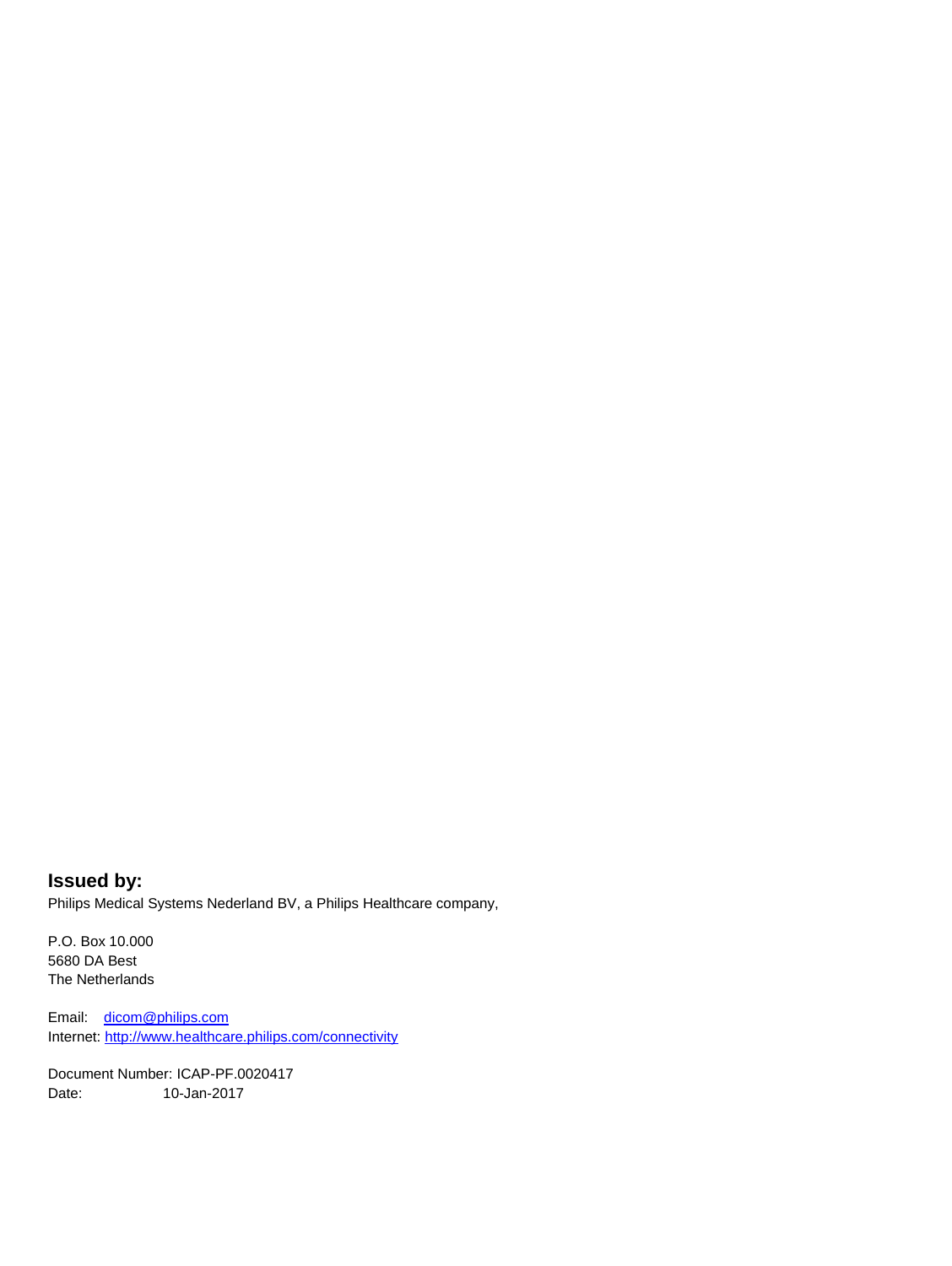# **Table of Contents**

| 1.       |  |
|----------|--|
| 1.1.     |  |
| 1.2.     |  |
| 2.       |  |
| 2.1.     |  |
| 2.1.1.   |  |
| 2.1.2.   |  |
| 2.1.2.1  |  |
| 2.1.2.2  |  |
| 2.1.2.3. |  |
| 2.1.2.4  |  |
| 2.1.2.5. |  |
|          |  |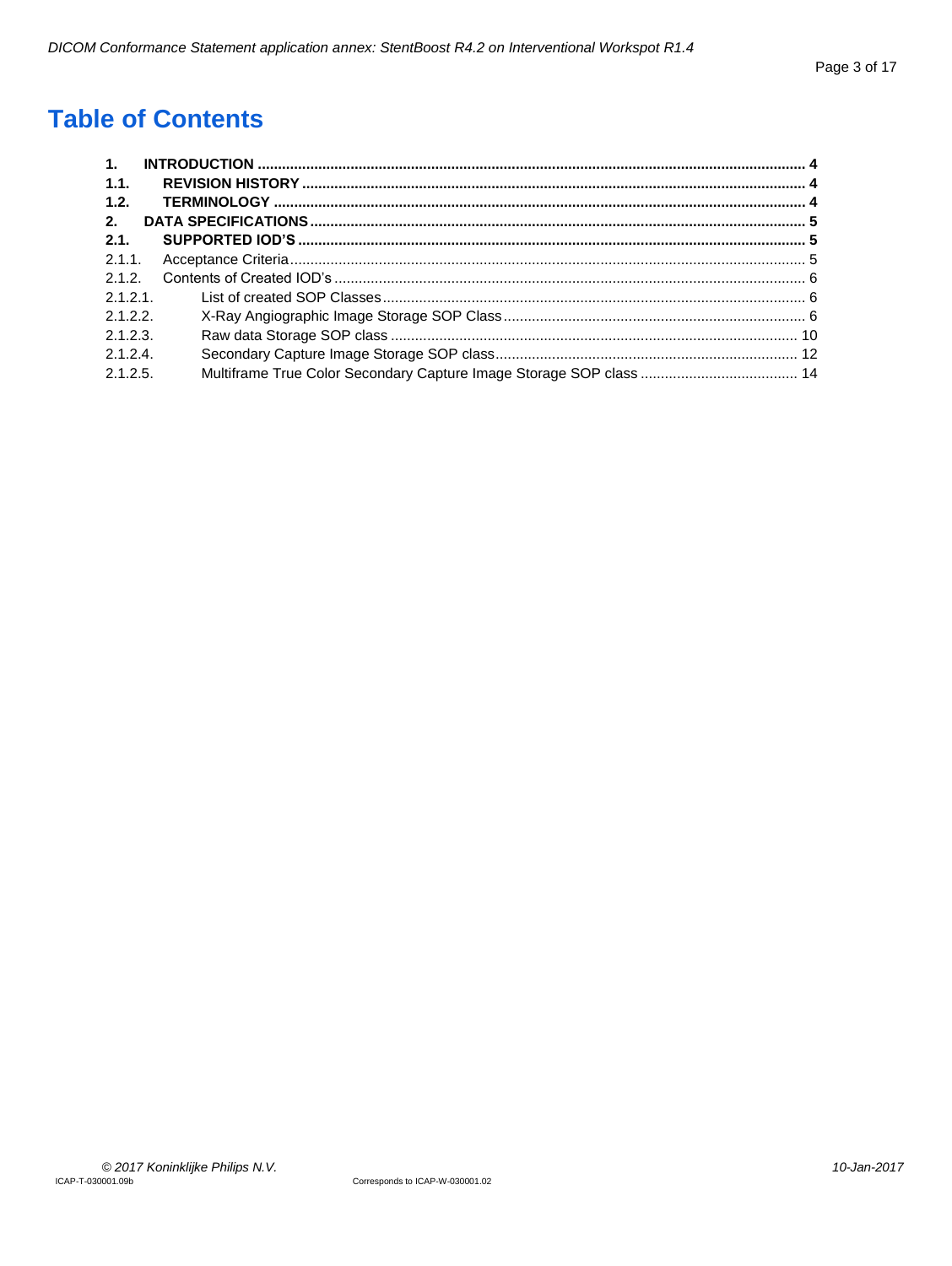# <span id="page-3-0"></span>**1. Introduction**

This DICOM Conformance Statement annex is applicable to the StentBoost R4.2, later referred to as StentBoost Application. In general the Stentboost Application is the user environment for viewing and analyzing XA images. StentBoost is a simple, quick, and cost-effective tool to enhance stent visualization in the coronary arteries. With the StentBoost Subtract feature, physicians can even see the stent in relation to the vessel wall as they are working. This image can support physicians in placing the stent accurately the first time, can possibly shorten procedures, and potentially eliminate additional ones.

# <span id="page-3-1"></span>**1.1. Revision History**

The revision history below provides dates and differences among individual document versions.

# **Table 1: Revision History**

| <b>Document Version</b> | Date of Issue | <b>Status</b> | <b>Description</b>                                                                              |
|-------------------------|---------------|---------------|-------------------------------------------------------------------------------------------------|
| 00                      | 01-Mar-2016   | Authorized    | Initial Version for StentBoost R4.2 on Interventional Workspot R1.4.x where x is 0 or<br>higher |
| 01                      | 17-Nov-2016   | Authorized    | <b>Editorial changes</b>                                                                        |
| 02                      | 10-Jan-2017   | Authorized    | Updated value for Manufacturer (0008,0070) from "Philips Medical Systems" to "Philips"          |

# <span id="page-3-2"></span>**1.2. Terminology**

| <b>DICOM</b> | Digital Imaging and Communications in Medicine |
|--------------|------------------------------------------------|
| iod          | Information Object Definition                  |
| UID          | Unique Identifier                              |
| VR           | Value Representation                           |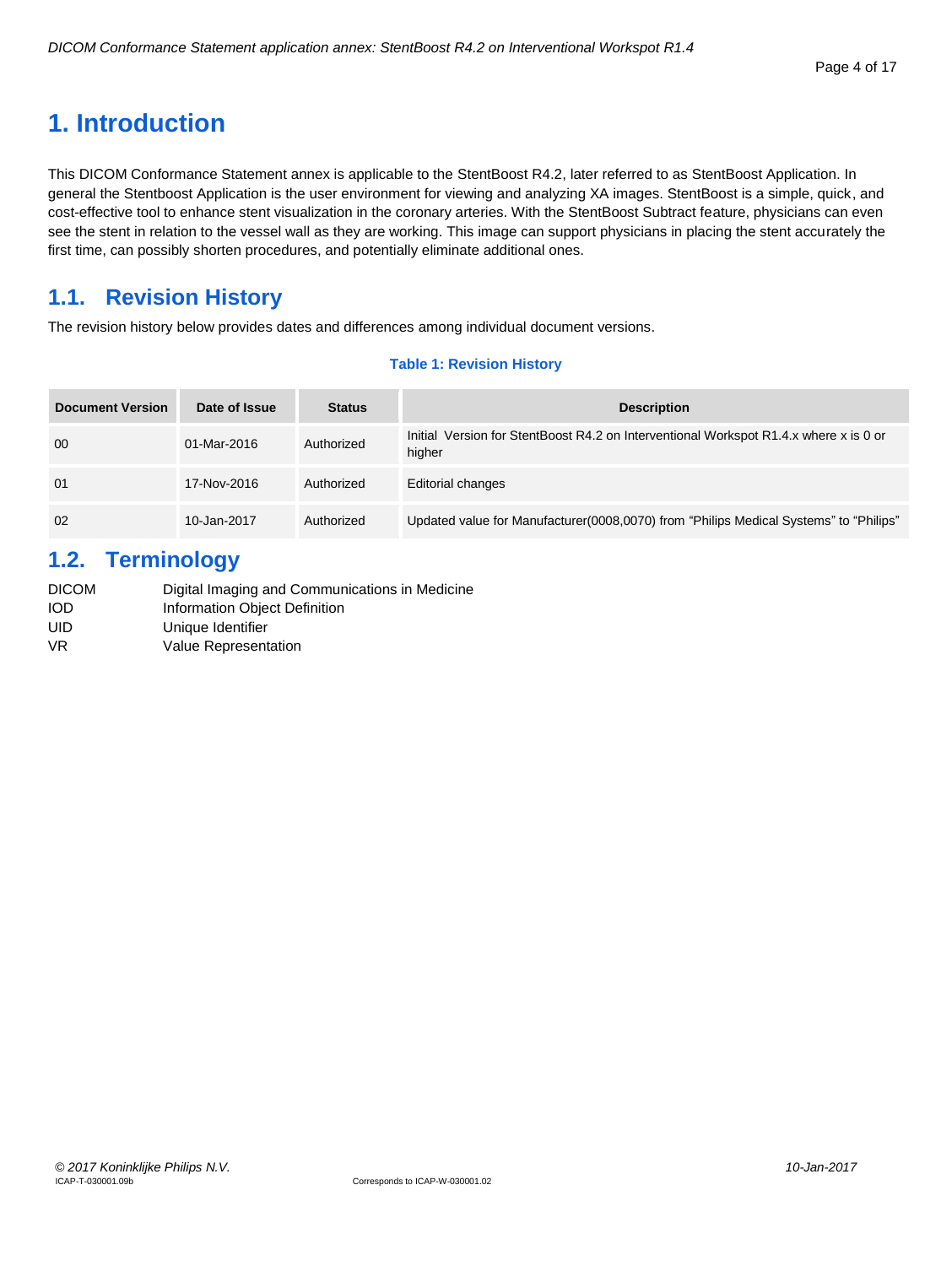#### Page 5 of 17

# <span id="page-4-0"></span>**2. Data Specifications**

# <span id="page-4-1"></span>**2.1. Supported IOD's**

This section specifies each IOD accepted and / or created by StentBoost Application.

# ACCEPTED The applicable IOD is accepted for storage in the repository of the hosting platform and supported for import of StentBoost Application for viewing and analysis.

CREATED StentBoost Application supports generation of derived data by using the applicable IOD and is able to store this data in the repository of the hosting platform.

# **Table 2: Supported IOD's**

| <b>IOD</b>                                                      |                              | <b>Support</b>  |                |
|-----------------------------------------------------------------|------------------------------|-----------------|----------------|
| <b>Name</b>                                                     | <b>UID</b>                   | <b>ACCEPTED</b> | <b>CREATED</b> |
| X-Ray Angiographic Image Storage SOP Class                      | 1.2.840.10008.5.1.4.1.1.12.1 | Yes             | Yes            |
| Raw Data Storage SOP Class                                      | 1.2.840.10008.5.1.4.1.1.66   | No              | Yes            |
| Secondary Capture Image Storage SOP Class                       | 1.2.840.10008.5.1.4.1.1.7    | No              | Yes            |
| Multiframe True Color Secondary Capture Image Storage SOP Class | 1.2.840.10008.5.1.4.1.1.7.4  | No              | Yes            |

# <span id="page-4-2"></span>**2.1.1. Acceptance Criteria**

# **Table 3: Accepted system models**

| <b>Manufacturer</b> | <b>Modality</b> | <b>System Model Name(s)</b> |
|---------------------|-----------------|-----------------------------|
| Not applicable      | Not applicable  | Not applicable              |

#### **Table 4: Accepted transfer syntaxes per IOD**

| <b>IOD</b>                                    |                              | <b>Transfer Syntax</b>                                                                                                                                                                                                                                                                                         |                                                                                                                                                                                                                          |  |  |
|-----------------------------------------------|------------------------------|----------------------------------------------------------------------------------------------------------------------------------------------------------------------------------------------------------------------------------------------------------------------------------------------------------------|--------------------------------------------------------------------------------------------------------------------------------------------------------------------------------------------------------------------------|--|--|
| <b>Name</b>                                   | <b>UID</b>                   | <b>Name</b>                                                                                                                                                                                                                                                                                                    | <b>UID</b>                                                                                                                                                                                                               |  |  |
| X-Ray Angiographic Image Storage SOP<br>Class | 1.2.840.10008.5.1.4.1.1.12.1 | Implicit VR Little Endian<br>Explicit VR Big Endian<br>Explicit VR Little Endian<br>JPEG 2000 Image Compression<br>JPEG 2000 Image Compression<br>(Lossless Only)<br>JPEG Baseline (Process 1)<br>JPEG Extended (Process 2 & 4)<br>JPEG Lossless, Non-Hierarchical,<br>FOP (Process 14)<br><b>RLE Lossless</b> | 1.2.840.10008.1.2<br>1.2.840.10008.1.2.2<br>1.2.840.10008.1.2.1<br>1.2.840.10008.1.2.4.91<br>1.2.840.10008.1.2.4.90<br>1.2.840.10008.1.2.4.50<br>1.2.840.10008.1.2.4.51<br>1.2.840.10008.1.2.4.70<br>1.2.840.10008.1.2.5 |  |  |

# **Table 5: Accepted attribute values**

| <b>Attribute Name</b> | <b>Attribute Number</b> | Values / Comments |
|-----------------------|-------------------------|-------------------|
| Not applicable        | Not applicable          | Not applicable    |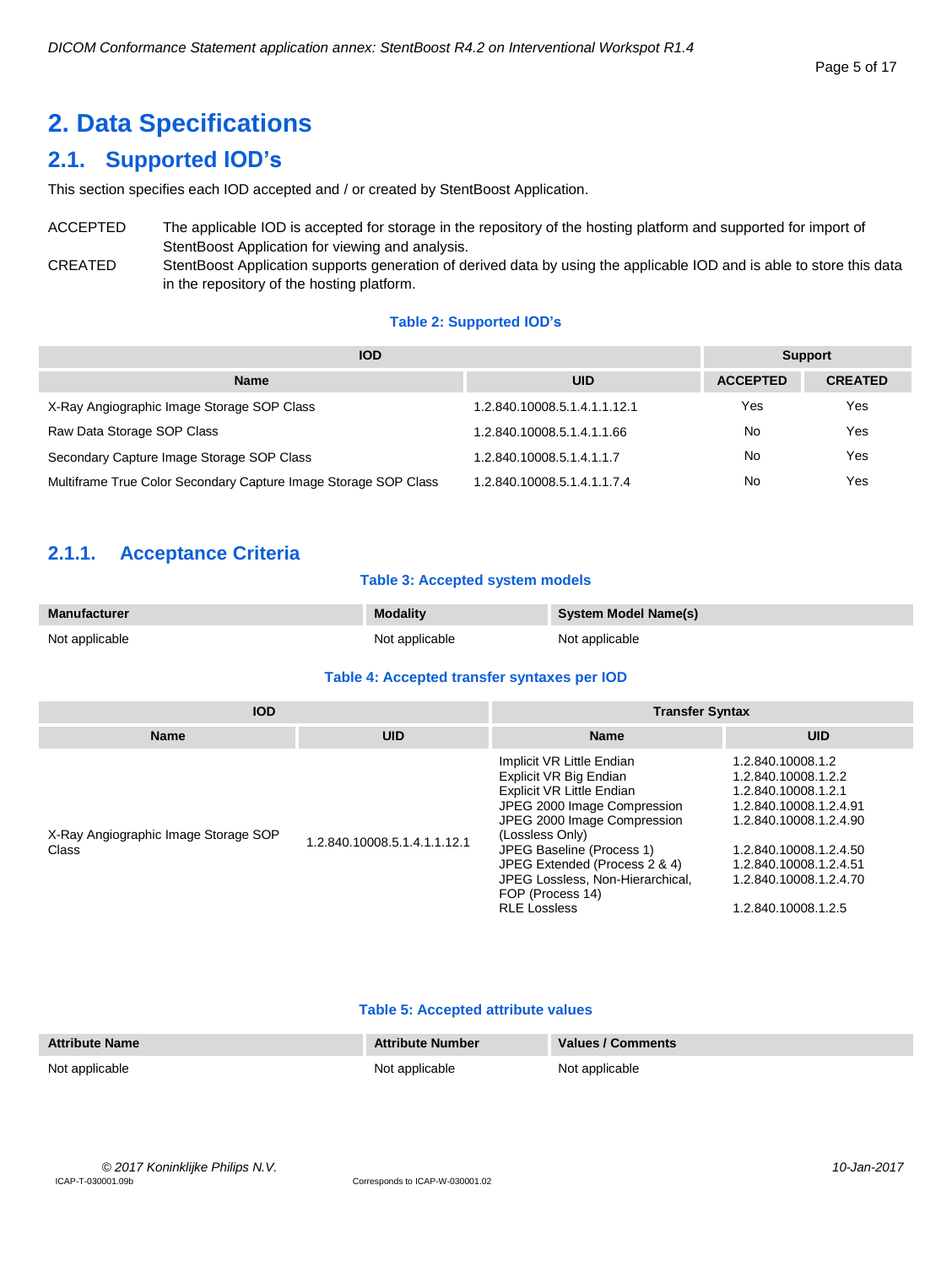# <span id="page-5-0"></span>**2.1.2. Contents of Created IOD's**

This section specifies in detail the attribute contents of created data objects. Attributes are grouped together by its corresponding module as specified by DICOM standard. Philips private attributes are excluded for specification.

Abbreviations used in the Module table for the column "Presence of Value" are:

- ALWAYS The attribute is always present with a value
- EMPTY The attribute is always present without any value (attribute sent zero length)
- VNAP The attribute is always present and its Value is Not Always Present (attribute sent zero length if no value is present)
- ANAP The attribute is present under specified condition if present then it will always have a value

The abbreviations used in the Module table for the column "Source" are:

AUTO The attribute value is generated automatically CONFIG The attribute value source is a configurable parameter COPY The attribute value source is another SOP instance FIXED The attribute value is hard-coded in the application IMPLICIT The attribute value source is a user-implicit setting MPPS The attribute value is the same as that use for Modality Performed Procedure Step MWL The attribute value source is a Modality Worklist USER The attribute value source is explicit user input

# **2.1.2.1. List of created SOP Classes**

# **Table 6: List of created SOP Classes**

<span id="page-5-1"></span>

| <b>SOP Class Name</b>                                           | <b>SOP Class UID</b>         |
|-----------------------------------------------------------------|------------------------------|
| X-Ray Angiographic Image Storage SOP Class                      | 1.2.840.10008.5.1.4.1.1.12.1 |
| Raw Data Storage SOP Class                                      | 1.2.840.10008.5.1.4.1.1.66   |
| Secondary Capture Image Storage SOP Class                       | 1.2.840.10008.5.1.4.1.1.7    |
| Multiframe True Color Secondary Capture Image Storage SOP Class | 1.2.840.10008.5.1.4.1.1.7.4  |

# **2.1.2.2. X-Ray Angiographic Image Storage SOP Class**

#### **Table 7: IOD of Created X-Ray Angiographic Image Storage Instances**

<span id="page-5-2"></span>

| <b>Information Entity</b> | <b>Module</b>                         | <b>Presence Of Module</b> |
|---------------------------|---------------------------------------|---------------------------|
| Patient                   | <b>Patient Module</b>                 | <b>ALWAYS</b>             |
| Study                     | <b>General Study Module</b>           | <b>ALWAYS</b>             |
| Series                    | <b>General Series Module</b>          | <b>ALWAYS</b>             |
| Equipment                 | <b>General Equipment Module</b>       | <b>ALWAYS</b>             |
| Image                     | General Image Module                  | <b>ALWAYS</b>             |
|                           | Image Pixel Module                    | <b>ALWAYS</b>             |
|                           | Cine Module                           | <b>ALWAYS</b>             |
|                           | Multi-Frame Module                    | <b>ALWAYS</b>             |
|                           | Display Shutter Module                | <b>ALWAYS</b>             |
|                           | X-Ray Image Module                    | <b>ALWAYS</b>             |
|                           | X-Ray Acquisition Module              | <b>ALWAYS</b>             |
|                           | X-Ray Table Module                    | <b>ALWAYS</b>             |
|                           | <b>XA Positioner Module</b>           | <b>ALWAYS</b>             |
|                           | DX Detector Module                    | <b>ALWAYS</b>             |
|                           | <b>VOI LUT Module</b>                 | <b>ALWAYS</b>             |
|                           | <b>SOP Common Module</b>              | <b>ALWAYS</b>             |
|                           | Extended DICOM and private attributes | <b>OPTIONAL</b>           |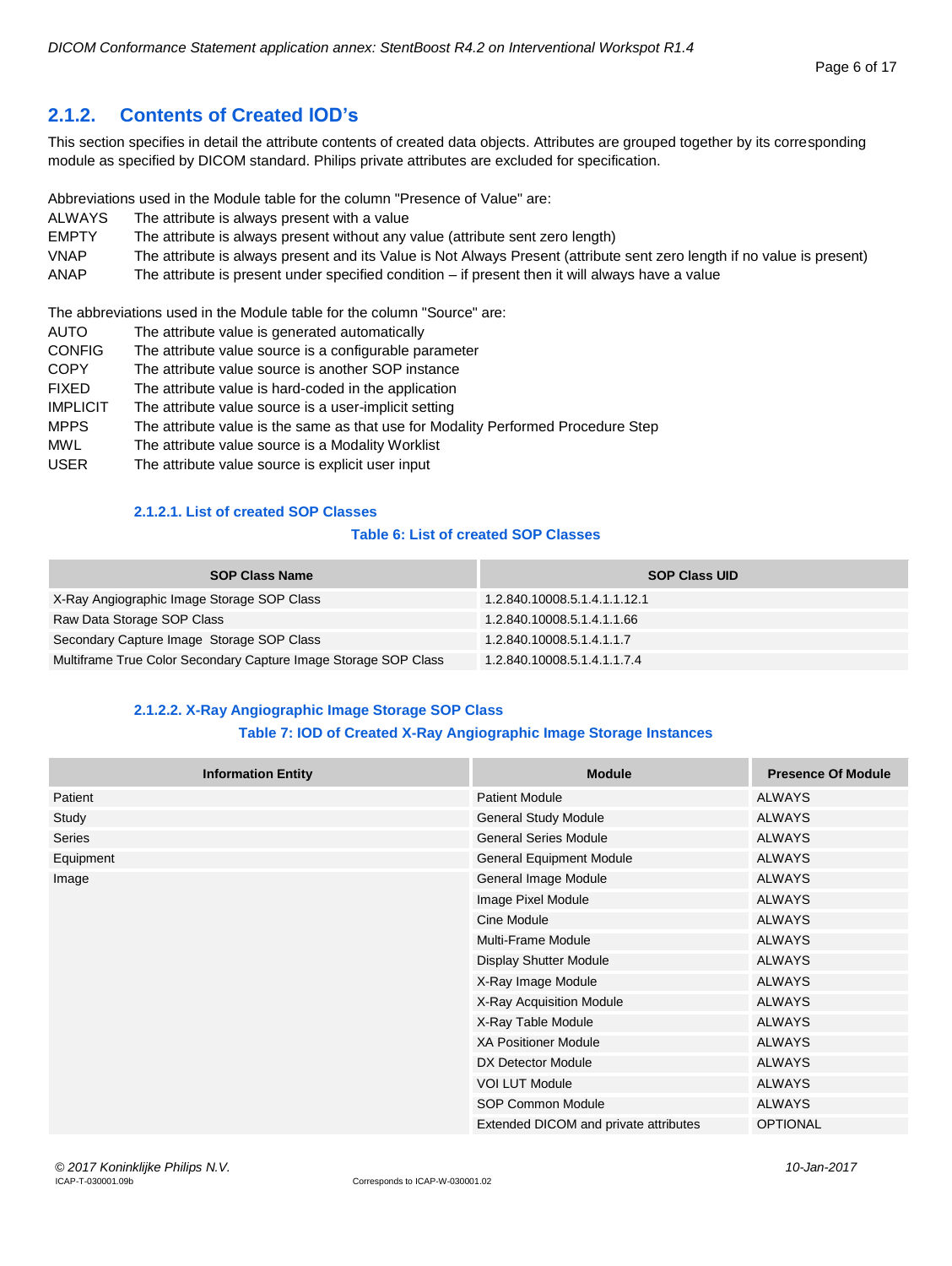# **Table 8: Patient Module**

| <b>Attribute Name</b> | Tag       | <b>VR</b> | Value | <b>Presence of Value</b> | <b>Source</b> | <b>Comment</b> |
|-----------------------|-----------|-----------|-------|--------------------------|---------------|----------------|
| Patient's Name        | 0010,0010 | <b>PN</b> |       | <b>VNAP</b>              |               |                |
| Patient ID            | 0010,0020 | LO.       |       | <b>VNAP</b>              |               |                |
| Patient's Birth Date  | 0010,0030 | DA        |       | <b>VNAP</b>              |               |                |
| Patient's Sex         | 0010,0040 | <b>CS</b> |       | <b>VNAP</b>              |               |                |

# **Table 9: General Study Module**

| <b>Attribute Name</b>      | Tag       | <b>VR</b> | Value | <b>Presence of Value</b> | <b>Source</b> | <b>Comment</b> |
|----------------------------|-----------|-----------|-------|--------------------------|---------------|----------------|
| <b>Study Date</b>          | 0008,0020 | DA        |       | <b>VNAP</b>              |               |                |
| <b>Study Time</b>          | 0008,0030 | <b>TM</b> |       | <b>VNAP</b>              |               |                |
| <b>Accession Number</b>    | 0008,0050 | <b>SH</b> |       | <b>VNAP</b>              |               |                |
| Referring Physician's Name | 0008,0090 | <b>PN</b> |       | <b>VNAP</b>              |               |                |
| Study Instance UID         | 0020,000D | - UI      |       | ALWAYS                   |               |                |
| Study ID                   | 0020,0010 | <b>SH</b> |       | <b>VNAP</b>              |               |                |

# **Table 10: General Series Module**

| <b>Attribute Name</b>               | Tag       | <b>VR</b> | Value | <b>Presence of Value</b> | <b>Source</b> | <b>Comment</b> |
|-------------------------------------|-----------|-----------|-------|--------------------------|---------------|----------------|
| <b>Series Date</b>                  | 0008,0021 | DA        |       | ANAP                     |               |                |
| Series Time                         | 0008,0031 | <b>TM</b> |       | <b>ANAP</b>              |               |                |
| Modality                            | 0008,0060 | <b>CS</b> |       | <b>ALWAYS</b>            |               |                |
| Series Description                  | 0008,103E | LO        |       | ANAP                     |               |                |
| Performing Physician's Name         | 0008,1050 | <b>PN</b> |       | <b>ANAP</b>              |               |                |
| <b>Related Series Sequence</b>      | 0008,1250 | SQ.       |       | ANAP                     |               |                |
| >Study Instance UID                 | 0020,000D | UI        |       | <b>ALWAYS</b>            |               |                |
| >Series Instance UID                | 0020,000E | UI        |       | <b>ALWAYS</b>            |               |                |
| >Purpose of Reference Code Sequence | 0040,A170 | SQ        |       | <b>VNAP</b>              |               |                |
| Series Instance UID                 | 0020,000E | UI        |       | <b>ALWAYS</b>            |               |                |
| Series Number                       | 0020,0011 | <b>IS</b> |       | <b>VNAP</b>              |               |                |
| Performed Procedure Step Start Date | 0040,0244 | <b>DA</b> |       | <b>ANAP</b>              |               |                |
| Performed Procedure Step Start Time | 0040,0245 | <b>TM</b> |       | ANAP                     |               |                |
| Performed Procedure Step ID         | 0040,0253 | <b>SH</b> |       | ANAP                     |               |                |

# **Table 11: General Equipment Module**

| <b>Attribute Name</b>     | Tag       | <b>VR</b> | Value                      | <b>Presence of Value</b> | <b>Source</b> | <b>Comment</b>                                          |
|---------------------------|-----------|-----------|----------------------------|--------------------------|---------------|---------------------------------------------------------|
| Manufacturer              | 0008,0070 | LO        | <b>Philips</b>             | <b>VNAP</b>              |               |                                                         |
| <b>Institution Name</b>   | 0008,0080 | LO        |                            | ANAP                     |               |                                                         |
| Manufacturer's Model Name | 0008,1090 | LO.       | Interventional<br>Workspot | <b>ANAP</b>              |               |                                                         |
| Software Versions         | 0018,1020 | LO.       | 1.4.x                      | <b>ANAP</b>              |               | where "x" is the<br>detailed application<br>SW version. |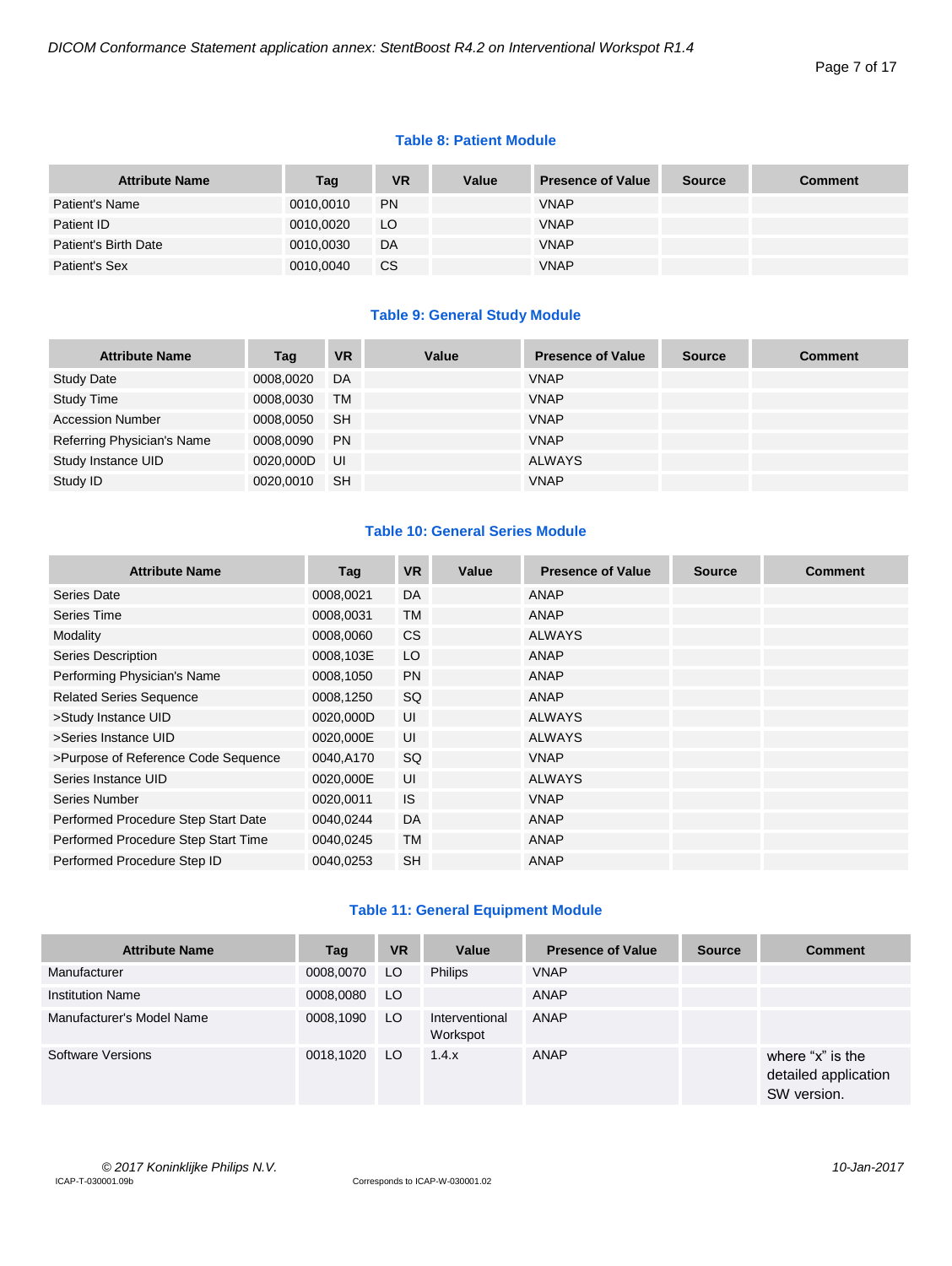# **Table 12: General Image Module**

| <b>Attribute Name</b>       | Tag       | <b>VR</b> | Value | <b>Presence of Value</b> | <b>Source</b> | <b>Comment</b> |
|-----------------------------|-----------|-----------|-------|--------------------------|---------------|----------------|
| Image Type                  | 0008,0008 | <b>CS</b> |       | ANAP                     |               |                |
| <b>Acquisition Date</b>     | 0008,0022 | DA        |       | <b>ANAP</b>              |               |                |
| <b>Content Date</b>         | 0008,0023 | DA        |       | <b>VNAP</b>              |               |                |
| <b>Acquisition Time</b>     | 0008,0032 | TM        |       | <b>ANAP</b>              |               |                |
| <b>Content Time</b>         | 0008,0033 | <b>TM</b> |       | <b>VNAP</b>              |               |                |
| <b>Instance Number</b>      | 0020,0013 | <b>IS</b> |       | <b>VNAP</b>              |               |                |
| <b>Patient Orientation</b>  | 0020,0020 | CS        |       | <b>ANAP</b>              |               |                |
| Lossy Image Compression     | 0028,2110 | <b>CS</b> |       | <b>ANAP</b>              |               |                |
| Icon Image Sequence         | 0088,0200 | SQ        |       | <b>ANAP</b>              |               |                |
| >Samples per Pixel          | 0028,0002 | US        |       | <b>ALWAYS</b>            |               |                |
| >Photometric Interpretation | 0028,0004 | <b>CS</b> |       | <b>ALWAYS</b>            |               |                |
| >Rows                       | 0028,0010 | <b>US</b> |       | <b>ALWAYS</b>            |               |                |
| >Columns                    | 0028,0011 | US        |       | <b>ALWAYS</b>            |               |                |
| >Bits Allocated             | 0028,0100 | US        |       | <b>ALWAYS</b>            |               |                |
| >Bits Stored                | 0028,0101 | US        |       | <b>ALWAYS</b>            |               |                |
| >High Bit                   | 0028,0102 | US        |       | <b>ALWAYS</b>            |               |                |
| >Pixel Representation       | 0028,0103 | <b>US</b> |       | <b>ALWAYS</b>            |               |                |
| >Pixel Data                 | 7FE0,0010 | OW/OB     |       | <b>ANAP</b>              |               |                |
| >Image Type                 | 0008,0008 | <b>CS</b> |       | <b>ANAP</b>              |               |                |
| >SOP Class UID              | 0008,0016 | UI        |       | <b>ANAP</b>              |               |                |
| >SOP Instance UID           | 0008,0018 | UI        |       | <b>ANAP</b>              |               |                |
| >Instance Number            | 0020,0013 | <b>IS</b> |       | <b>ANAP</b>              |               |                |
| >Patient Orientation        | 0020,0020 | CS        |       | <b>ANAP</b>              |               |                |

# **Table 13: Image Pixel Module**

| <b>Attribute Name</b>       | Tag       | <b>VR</b>     | Value | <b>Presence of Value</b> | <b>Source</b> | <b>Comment</b> |
|-----------------------------|-----------|---------------|-------|--------------------------|---------------|----------------|
| Samples per Pixel           | 0028,0002 | <b>US</b>     |       | <b>ALWAYS</b>            |               |                |
| Photometric Interpretation  | 0028,0004 | <sub>CS</sub> |       | <b>ALWAYS</b>            |               |                |
| <b>Rows</b>                 | 0028,0010 | US            |       | <b>ALWAYS</b>            |               |                |
| Columns                     | 0028,0011 | <b>US</b>     |       | <b>ALWAYS</b>            |               |                |
| <b>Bits Allocated</b>       | 0028,0100 | <b>US</b>     |       | <b>ALWAYS</b>            |               |                |
| <b>Bits Stored</b>          | 0028,0101 | <b>US</b>     |       | <b>ALWAYS</b>            |               |                |
| High Bit                    | 0028,0102 | <b>US</b>     |       | <b>ALWAYS</b>            |               |                |
| <b>Pixel Representation</b> | 0028,0103 | US            |       | <b>ALWAYS</b>            |               |                |
| Pixel Data                  | 7FE0.0010 | OB/OW         |       | <b>VNAP</b>              |               |                |

# **Table 14: Cine Module**

| <b>Attribute Name</b> | Taq       | <b>VR</b>  | Value | <b>Presence of Value</b> | <b>Source</b> | Comment |
|-----------------------|-----------|------------|-------|--------------------------|---------------|---------|
| Cine Rate             | 0018.0040 | <b>I</b> S |       | <b>ANAP</b>              |               |         |
| Frame Time            | 0018,1063 | <b>DS</b>  |       | <b>ALWAYS</b>            |               |         |

# **Table 15: Multi-Frame Module**

| <b>Attribute Name</b> | Taq       | <b>VR</b> | Value | <b>Presence of Value</b> | Source | <b>Comment</b> |
|-----------------------|-----------|-----------|-------|--------------------------|--------|----------------|
| Number of Frames      | 0028,0008 | - IS      |       | <b>ALWAYS</b>            |        |                |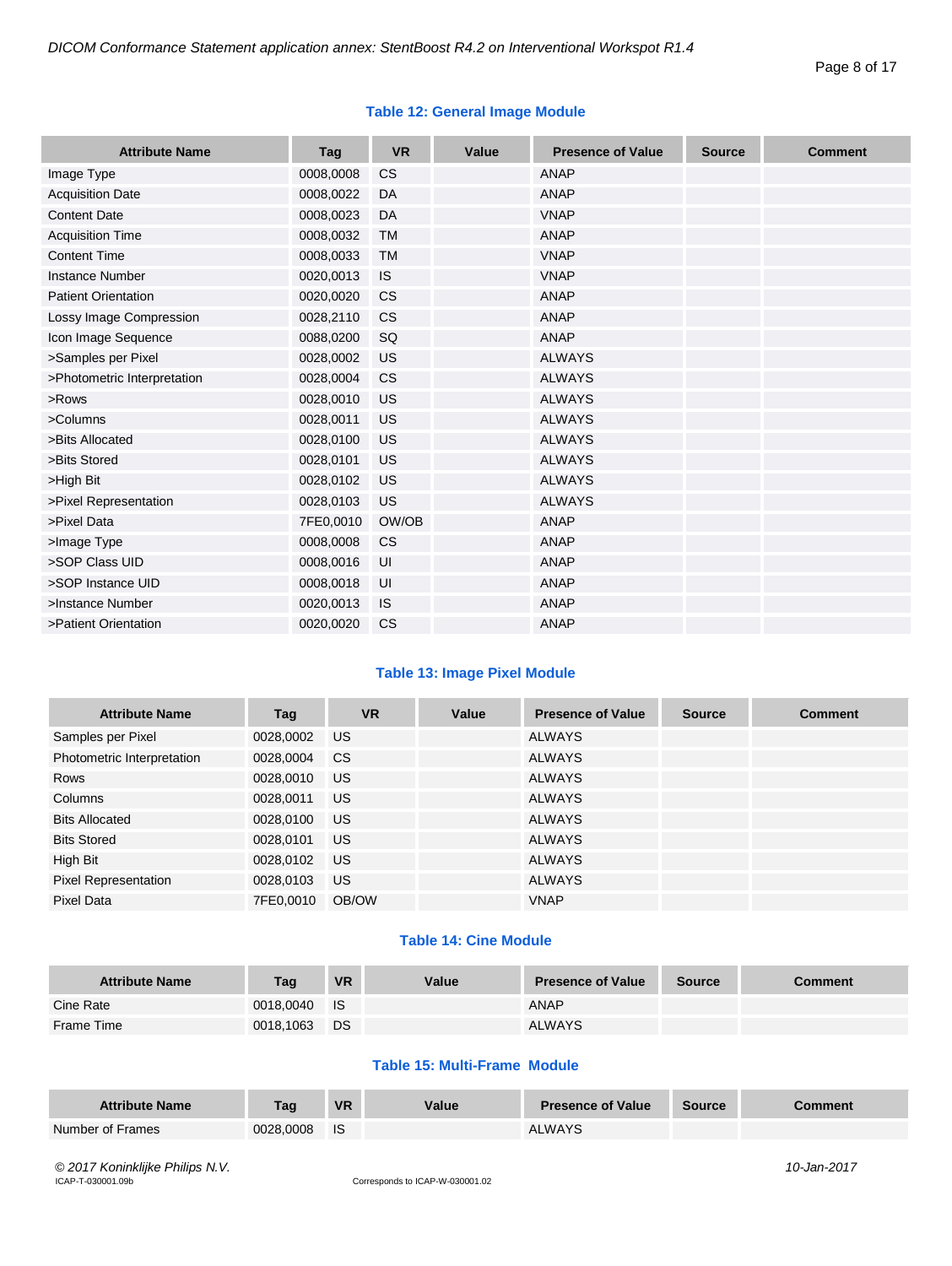#### Page 9 of 17

Frame Increment Pointer 0028,0009 AT ALWAYS

# **Table 16: Display Shutter Module**

| <b>Attribute Name</b>              | Tag       | <b>VR</b> | Value | <b>Presence of Value</b> | <b>Source</b> | <b>Comment</b> |
|------------------------------------|-----------|-----------|-------|--------------------------|---------------|----------------|
| <b>Shutter Shape</b>               | 0018.1600 | CS.       |       | <b>ALWAYS</b>            |               |                |
| <b>Shutter Left Vertical Edge</b>  | 0018,1602 | ⊟ IS      |       | <b>ALWAYS</b>            |               |                |
| <b>Shutter Right Vertical Edge</b> | 0018,1604 | ⊟ IS      |       | <b>ALWAYS</b>            |               |                |
| Shutter Upper Horizontal Edge      | 0018,1606 | <b>IS</b> |       | <b>ALWAYS</b>            |               |                |
| Shutter Lower Horizontal Edge      | 0018,1608 | - IS      |       | <b>ALWAYS</b>            |               |                |

# **Table 17: X-Ray Image Module**

| <b>Attribute Name</b>        | Tag       | <b>VR</b>     | Value | <b>Presence of Value</b> | <b>Source</b> | <b>Comment</b> |
|------------------------------|-----------|---------------|-------|--------------------------|---------------|----------------|
| Image Type                   | 0008,0008 | <b>CS</b>     |       | <b>ALWAYS</b>            |               |                |
| Samples per Pixel            | 0028,0002 | <b>US</b>     |       | <b>ALWAYS</b>            |               |                |
| Photometric Interpretation   | 0028.0004 | <sub>CS</sub> |       | <b>ALWAYS</b>            |               |                |
| Frame Increment Pointer      | 0028,0009 | AT            |       | <b>ALWAYS</b>            |               |                |
| <b>Bits Allocated</b>        | 0028.0100 | <b>US</b>     |       | <b>ALWAYS</b>            |               |                |
| <b>Bits Stored</b>           | 0028,0101 | <b>US</b>     |       | <b>ALWAYS</b>            |               |                |
| High Bit                     | 0028,0102 | <b>US</b>     |       | <b>ALWAYS</b>            |               |                |
| <b>Pixel Representation</b>  | 0028,0103 | <b>US</b>     |       | <b>ALWAYS</b>            |               |                |
| Pixel Intensity Relationship | 0028,1040 | <b>CS</b>     |       | <b>ALWAYS</b>            |               |                |
| Lossy Image Compression      | 0028.2110 | <sub>CS</sub> |       | <b>ALWAYS</b>            |               |                |

# **Table 18: X-Ray Acquisition Module**

| <b>Attribute Name</b>    | Tag          | <b>VR</b> | Value | <b>Presence of Value</b> | <b>Source</b> | <b>Comment</b> |
|--------------------------|--------------|-----------|-------|--------------------------|---------------|----------------|
| <b>KVP</b>               | 0018,0060    | DS        |       | <b>VNAP</b>              |               |                |
| Exposure Time            | 0018,1150 IS |           |       | <b>VNAP</b>              |               |                |
| <b>Radiation Setting</b> | 0018,1155    | CS.       |       | <b>ALWAYS</b>            |               |                |
| Imager Pixel Spacing     | 0018,1164    | <b>DS</b> |       | <b>ANAP</b>              |               |                |
| <b>Pixel Spacing</b>     | 0028,0030    | DS        |       | <b>ALWAYS</b>            |               |                |

# **Table 19: X-Ray Table Module**

| <b>Attribute Name</b> | Taq       | <b>VR</b> | Value | <b>Presence of Value</b> | <b>Source</b> | <b>Comment</b> |
|-----------------------|-----------|-----------|-------|--------------------------|---------------|----------------|
| Table Motion          | 0018.1134 | <b>DS</b> |       | <b>VNAP</b>              |               |                |
| Table Angle           | 0018.1138 | DS        |       | <b>ANAP</b>              |               |                |

# **Table 20: XA Positioner Module**

| <b>Attribute Name</b>             | Tag       | <b>VR</b> | Value | <b>Presence of Value</b> | <b>Source</b> | <b>Comment</b> |
|-----------------------------------|-----------|-----------|-------|--------------------------|---------------|----------------|
| Distance Source to Patient        | 0018.1111 | DS        |       | ANAP                     |               |                |
| Distance Source to Patient        | 0018.1111 | DS        |       | ANAP                     |               |                |
| <b>Positioner Motion</b>          | 0018.1500 | CS.       |       | <b>VNAP</b>              |               |                |
| <b>Positioner Primary Angle</b>   | 0018.1510 | DS        |       | <b>VNAP</b>              |               |                |
| <b>Positioner Secondary Angle</b> | 0018.1511 | DS        |       | <b>VNAP</b>              |               |                |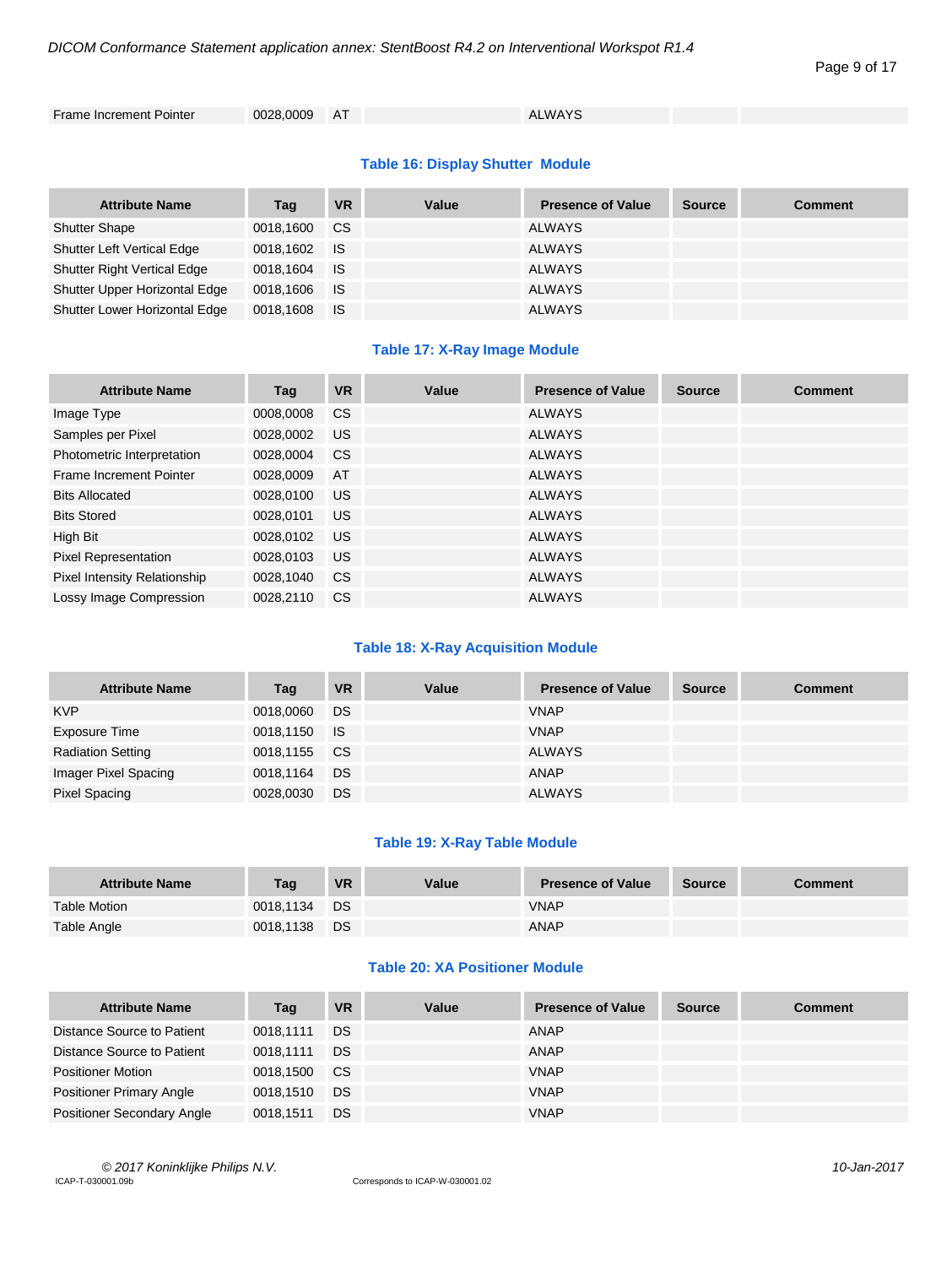| <b>Positioner Primary Angle</b><br>Increment | 0018,1520 | DS | <b>VNAP</b> |  |
|----------------------------------------------|-----------|----|-------------|--|
| Positioner Secondary Angle<br>Increment      | 0018,1521 | DS | <b>VNAP</b> |  |

# **Table 21: DX Detector Module**

| <b>Attribute Name</b> | Taq       | <b>VR</b> | Value | <b>Presence of Value</b> | <b>Source</b> | <b>Comment</b> |
|-----------------------|-----------|-----------|-------|--------------------------|---------------|----------------|
| Imager Pixel Spacing  | 0018.1164 | DS.       |       | <b>ALWAYS</b>            |               |                |
| Pixel Spacing         | 0028.0030 | DS        |       | <b>ALWAYS</b>            |               |                |

# **Table 22: VOI LUT Module**

| <b>Attribute Name</b> | Taq       | <b>VR</b> | Value | <b>Presence of Value</b> | <b>Source</b> | <b>Comment</b> |
|-----------------------|-----------|-----------|-------|--------------------------|---------------|----------------|
| <b>Window Center</b>  | 0028.1050 | DS.       |       | <b>ALWAYS</b>            |               |                |
| Window Width          | 0028.1051 | DS        |       | <b>ALWAYS</b>            |               |                |

# **Table 23: SOP Common Module**

| <b>Attribute Name</b>  | Tag       | <b>VR</b> | Value                            | <b>Presence of Value</b> | <b>Source</b> | <b>Comment</b> |
|------------------------|-----------|-----------|----------------------------------|--------------------------|---------------|----------------|
| Instance Creation Date | 0008,0012 | DA        |                                  | ANAP                     |               |                |
| Instance Creation Time | 0008,0013 | <b>TM</b> |                                  | <b>ANAP</b>              |               |                |
| SOP Class UID          | 0008,0016 | UI        | 1.2.840.10008.5.1.4.1.1.<br>12.1 | <b>ALWAYS</b>            |               |                |
| SOP Instance UID       | 0008,0018 | UI        |                                  | <b>ALWAYS</b>            |               |                |
| Instance Number        | 0020,0013 | <b>IS</b> |                                  | <b>ANAP</b>              |               |                |

# **Table 24: Extended DICOM and private attributes for X-Ray Angiographic Image Storage SOP Class**

| <b>Attribute Name</b>                  | Tag       | <b>VR</b> | Value | <b>Presence of Value</b> | <b>Source</b> | <b>Comment</b> |
|----------------------------------------|-----------|-----------|-------|--------------------------|---------------|----------------|
| <b>Conversion Type</b>                 | 0008,0064 | CS.       | WSD   | <b>ANAP</b>              | <b>AUTO</b>   |                |
| <b>Table Horizontal Rotation Angle</b> | 0018,9469 | - FL      |       | <b>ANAP</b>              |               |                |
| Table Cradle Tilt Angle                | 0018,9471 | - FL      |       | <b>ANAP</b>              |               |                |
| <b>Application Version</b>             | 0018,9525 | <b>LO</b> |       | ANAP                     |               |                |
| Frame Of Reference UID                 | 0020,0013 | UI        |       | <b>ANAP</b>              |               |                |
| Position Reference Indicator           | 0020.1040 | LO.       |       | <b>ANAP</b>              |               |                |
| Requested Procedure ID                 | 0040.1001 | <b>SH</b> |       | ANAP                     |               |                |

# **2.1.2.3. Raw data Storage SOP class**

# **Table 25: IOD of Created Raw Data Storage SOP Class Instances**

<span id="page-9-0"></span>

| <b>Information Entity</b>       | <b>Module</b>                     | <b>Presence Of Module</b> |
|---------------------------------|-----------------------------------|---------------------------|
| Patient                         | <b>Patient Module</b>             | <b>ALWAYS</b>             |
| Study                           | <b>General Study Module</b>       | ALWAYS                    |
| <b>Series</b>                   | <b>General Series Module</b>      | ALWAYS                    |
| Frame of Reference              | Frame of Reference                | <b>OPTIONAL</b>           |
| Equipment                       | <b>General Equipment Module</b>   | ALWAYS                    |
| Image                           | <b>Acquisition Context Module</b> | <b>ALWAYS</b>             |
| © 2017 Koninklijke Philips N.V. |                                   | 10-Jan-2017               |

ICAP-T-030001.09b Corresponds to ICAP-W-030001.02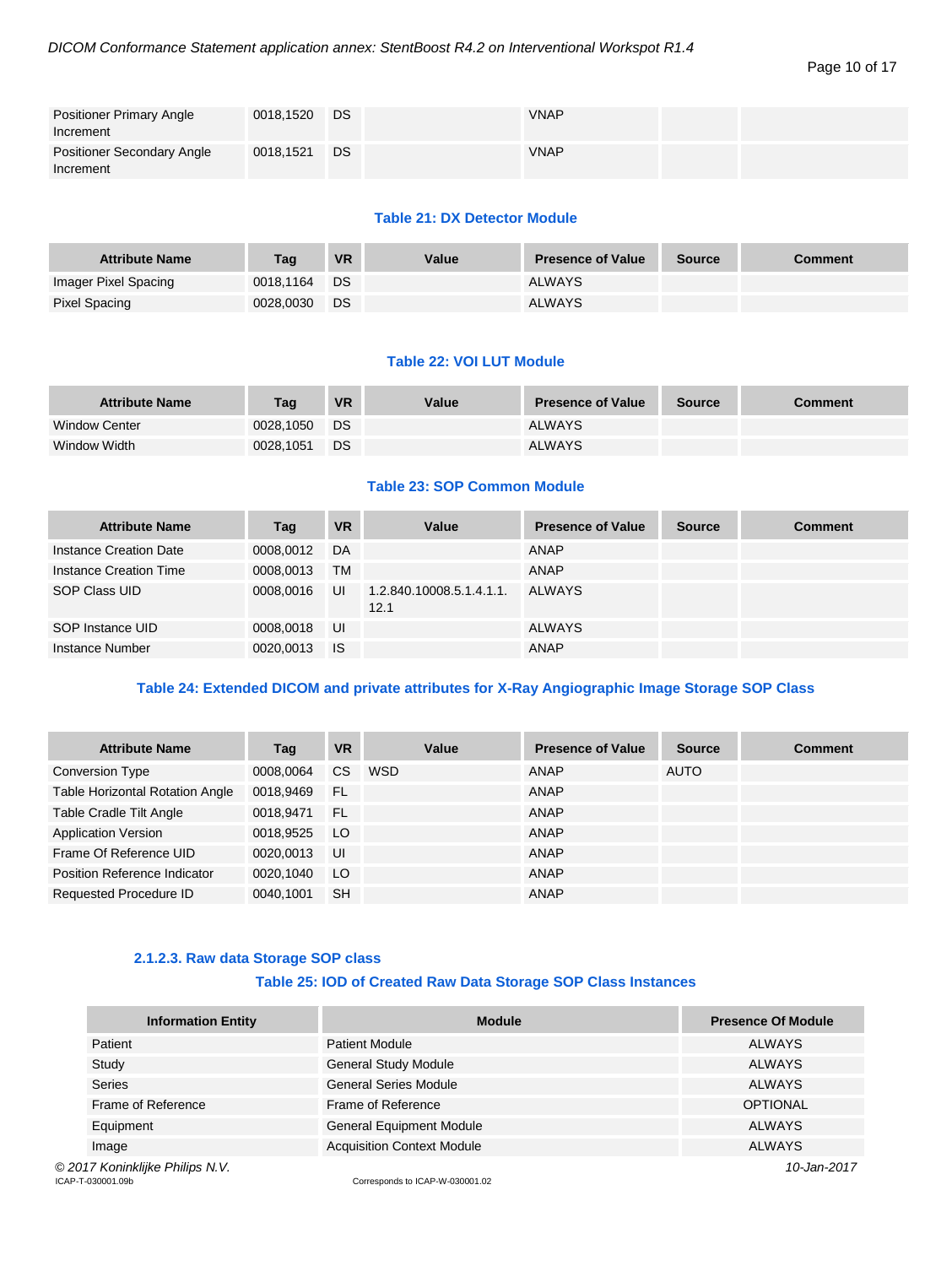#### Page 11 of 17

| Raw Data Module   |                                              | <b>ALWAYS</b> |
|-------------------|----------------------------------------------|---------------|
| SOP Common Module |                                              | <b>ALWAYS</b> |
|                   | <b>Extended DICOM and Private Attributes</b> | OPTIONAL      |

# **Table 26 : Patient Module**

| <b>Attribute Name</b> | Tag       | VR | Value | <b>Presence of Value</b> | Source      | <b>Comment</b> |
|-----------------------|-----------|----|-------|--------------------------|-------------|----------------|
| Patient's Name        | 0010.0010 | PN |       | <b>ALWAYS</b>            | <b>AUTO</b> |                |
| Patient ID            | 0010.0020 | LO |       | <b>ALWAYS</b>            | <b>AUTO</b> |                |
| Patient's Birth Date  | 0010.0030 | DA |       | <b>VNAP</b>              | <b>AUTO</b> |                |
| Patient's Sex         | 0010.0040 | СS |       | <b>ALWAYS</b>            | <b>AUTO</b> |                |

# **Table 27 : General Study Module**

| <b>Attribute Name</b>      | Tag       | <b>VR</b> | Value | <b>Presence of Value</b> | <b>Source</b> | <b>Comment</b> |
|----------------------------|-----------|-----------|-------|--------------------------|---------------|----------------|
| <b>Study Date</b>          | 0008.0020 | DA        |       | <b>ALWAYS</b>            | <b>AUTO</b>   |                |
| <b>Study Time</b>          | 0008.0030 | <b>TM</b> |       | <b>ALWAYS</b>            | <b>AUTO</b>   |                |
| Referring Physician's Name | 0008.0090 | <b>PN</b> |       | <b>VNAP</b>              | <b>AUTO</b>   |                |
| Study Instance UID         | 0020,000D | UI        |       | <b>ALWAYS</b>            | <b>AUTO</b>   |                |
| Study ID                   | 0020.0010 | <b>SH</b> |       | <b>ALWAYS</b>            | <b>AUTO</b>   |                |
| <b>Accession Number</b>    | 0008,0050 | <b>SH</b> |       | <b>EMPTY</b>             | AUTO, USER    |                |

# **Table 28 : General Series Module**

| <b>Attribute Name</b>                  | Tag       | <b>VR</b> | Value | <b>Presence of Value</b> | <b>Source</b> | <b>Comment</b> |
|----------------------------------------|-----------|-----------|-------|--------------------------|---------------|----------------|
| Series Date                            | 0008.0021 | DA        |       | <b>ALWAYS</b>            | <b>AUTO</b>   |                |
| Series Time                            | 0008,0031 | <b>TM</b> |       | <b>ALWAYS</b>            | <b>AUTO</b>   |                |
| Modality                               | 0008,0060 | <b>CS</b> |       | <b>ALWAYS</b>            | <b>AUTO</b>   |                |
| Performing Physicians' name            | 0008,1050 | <b>PN</b> |       |                          |               |                |
| <b>Related Series Sequence</b>         | 0008,1250 | SQ        |       |                          |               |                |
| >Study Instance UID                    | 0020,000D | UI        |       |                          |               |                |
| >Series Instance UID                   | 0020,000E | UI        |       | <b>ALWAYS</b>            | <b>AUTO</b>   |                |
| >Purpose of Reference Code<br>Sequence | 0040.A170 | SQ        |       |                          |               |                |
| Series Number                          | 0020.0011 | <b>IS</b> |       | <b>ALWAYS</b>            | <b>AUTO</b>   |                |
| Laterality                             | 0020.0060 | <b>CS</b> |       | <b>ANAP</b>              |               |                |

# **Table 29: Frame of Reference Module**

| <b>Attribute Name</b>        | Tag       | <b>VR</b> | Value | <b>Presence of Value</b> | Source      | <b>Comment</b> |
|------------------------------|-----------|-----------|-------|--------------------------|-------------|----------------|
| Frame of Reference UID       | 0020.0052 | IJI       |       | <b>ALWAYS</b>            | <b>AUTO</b> |                |
| Position Reference Indicator | 0020.1040 | LO.       |       | VNAP                     | <b>AUTO</b> |                |

# **Table 30: General Equipment Module**

| <b>Attribute Name</b>     | Tag       | <b>VR</b> | Value                   | <b>Presence of Value</b> | <b>Source</b> | <b>Comment</b> |
|---------------------------|-----------|-----------|-------------------------|--------------------------|---------------|----------------|
| Manufacturer              | 0008.0070 | LO        | <b>Philips</b>          | <b>VNAP</b>              | <b>FIXED</b>  |                |
| <b>Institution Name</b>   | 0008.0080 | LO        |                         | <b>ANAP</b>              | <b>USER</b>   |                |
| Manufacturer's Model Name | 0008,1090 | LO.       | Interventional Workspot | <b>ANAP</b>              | <b>FIXED</b>  |                |
| Device Serial Number      | 0018.1000 | LO        |                         | ANAP                     | <b>AUTO</b>   |                |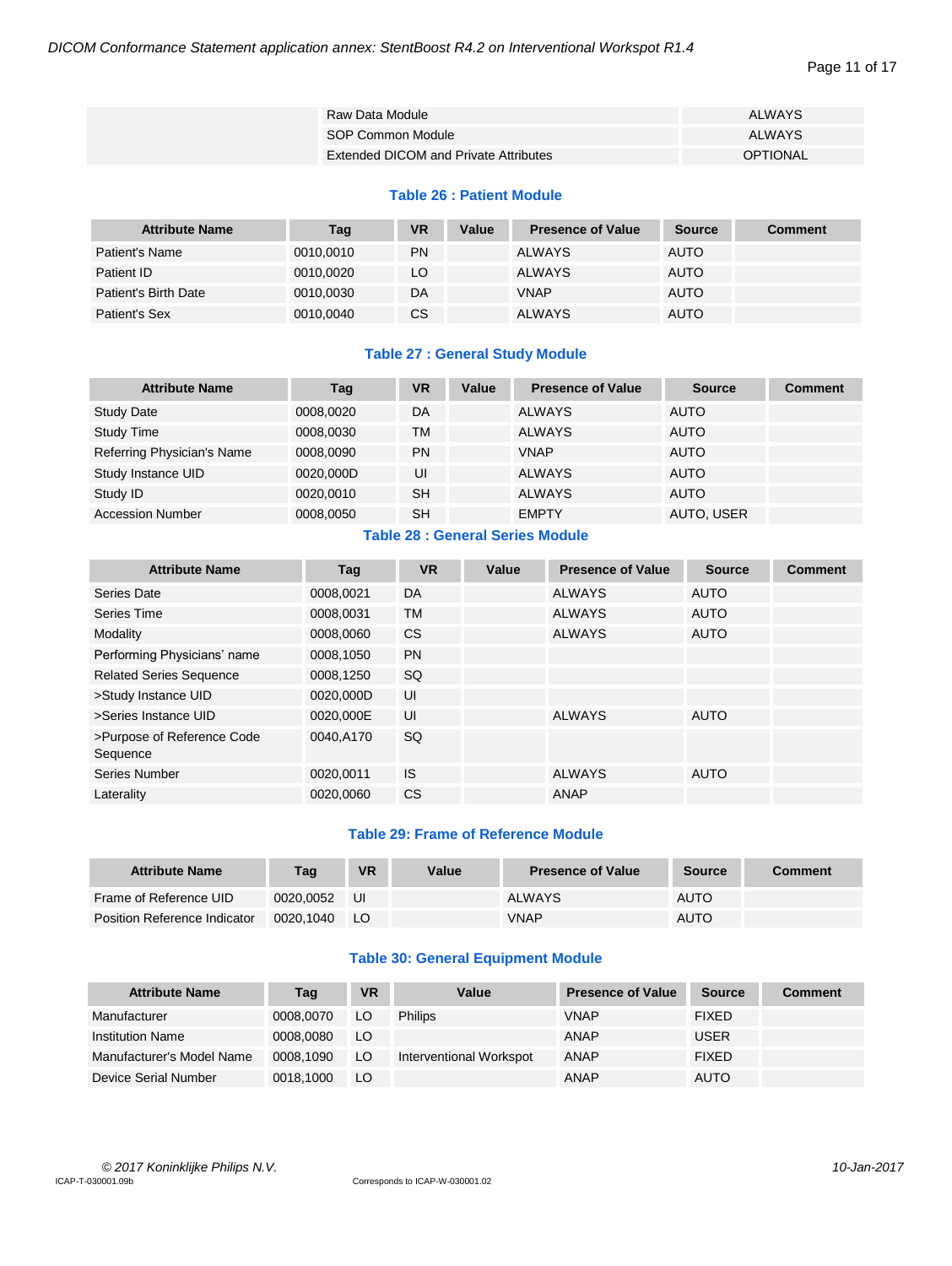#### Page 12 of 17

| <b>Software Versions</b>            | 0018,1020 | LO        | 1.4.x     |                                             |               | <b>ANAP</b> |                          |             | <b>AUTO</b>   | where "x" is the<br>detailed<br>application SW<br>version. |
|-------------------------------------|-----------|-----------|-----------|---------------------------------------------|---------------|-------------|--------------------------|-------------|---------------|------------------------------------------------------------|
|                                     |           |           |           | <b>Table 31: Acquisition Context Module</b> |               |             |                          |             |               |                                                            |
| <b>Attribute Name</b>               | Tag       | <b>VR</b> |           | Value                                       |               |             | <b>Presence of Value</b> |             | <b>Source</b> | <b>Comment</b>                                             |
| <b>Acquisition Context Sequence</b> | 0040.0555 | SQ        |           |                                             |               | <b>VNAP</b> |                          |             | <b>AUTO</b>   |                                                            |
| <b>Table 32: Raw Data Module</b>    |           |           |           |                                             |               |             |                          |             |               |                                                            |
| <b>Attribute Name</b>               | Tag       | <b>VR</b> |           | Value                                       |               |             | <b>Presence of Value</b> |             | <b>Source</b> | <b>Comment</b>                                             |
| <b>Content Date</b>                 | 0008,0023 | DA        |           |                                             | <b>ALWAYS</b> |             |                          | <b>AUTO</b> |               |                                                            |
| <b>Content Time</b>                 | 0008,0033 | <b>TM</b> |           |                                             | <b>ALWAYS</b> |             |                          | <b>AUTO</b> |               |                                                            |
| <b>Creator Version UID</b>          | 0008,9123 | UI        |           |                                             | <b>ALWAYS</b> |             |                          | <b>AUTO</b> |               |                                                            |
| Instance Number                     | 0020,0013 | <b>IS</b> |           |                                             | <b>ANAP</b>   |             |                          | <b>AUTO</b> |               |                                                            |
|                                     |           |           |           | <b>Table 33: SOP Common Module</b>          |               |             |                          |             |               |                                                            |
| <b>Attribute Name</b>               | Tag       |           | <b>VR</b> | Value                                       |               |             | Presence of<br>Value     |             | <b>Source</b> | <b>Comment</b>                                             |
| <b>SOP Class UID</b>                | 0008,0016 |           | UI        | 1.2.840.10008.5.1.4.1.1.66                  |               |             | <b>ALWAYS</b>            |             | <b>AUTO</b>   |                                                            |
| SOP Instance UID                    | 0008,0018 |           | UI        |                                             |               |             | <b>ALWAYS</b>            |             | <b>AUTO</b>   |                                                            |
| Original Specialized SOP            | 0008,001B |           | UI        |                                             |               |             | <b>VNAP</b>              |             | <b>AUTO</b>   |                                                            |

#### **Table 34: Extended DICOM and private attributes for Raw Data Image Storage SOP class** a ma m m

| <b>Attribute Name</b> | Taq       | <b>VR</b> | Value | <b>Presence of Value</b> | <b>Source</b> | <b>Comment</b> |
|-----------------------|-----------|-----------|-------|--------------------------|---------------|----------------|
| Date                  | 0040.A121 | DA        |       | VNAP                     | <b>AUTO</b>   |                |
| Time                  | 0040.A122 | <b>TM</b> |       | VNAP                     | <b>AUTO</b>   |                |

# **2.1.2.4. Secondary Capture Image Storage SOP class Table 35: IOD of Created Secondary Capture Image Storage SOP Class Instances**

Instance Creation Date 0008,0012 DA VNAP AUTO Instance Creation Time 0008,0013 TM VNAP AUTO

Instance Number 0020,0013 IS IS VNAP

<span id="page-11-0"></span>

| <b>Information Entity</b> | <b>Module</b>                         | <b>Presence Of Module</b> |
|---------------------------|---------------------------------------|---------------------------|
| Patient                   | <b>Patient Module</b>                 | ALWAYS                    |
| Study                     | <b>General Study Module</b>           | ALWAYS                    |
| Series                    | <b>General Series Module</b>          | ALWAYS                    |
| Equipment                 | <b>General Equipment Module</b>       | CONDITIONAL               |
|                           | <b>SC Equipment Module</b>            | <b>ALWAYS</b>             |
| Image                     | General Image Module                  | ALWAYS                    |
|                           | Image Pixel Module                    | ALWAYS                    |
|                           | SOP Common Module                     | <b>ALWAYS</b>             |
|                           | Extended DICOM and private attributes | <b>CONDITIONAL</b>        |

# **Table 36: Patient Module**

| <b>Attribute Name</b> | Tag | <b>VR</b> | Value | <b>Presence of Value</b> | <b>Source</b> | ıment |
|-----------------------|-----|-----------|-------|--------------------------|---------------|-------|
|                       |     |           |       |                          |               |       |

Class UID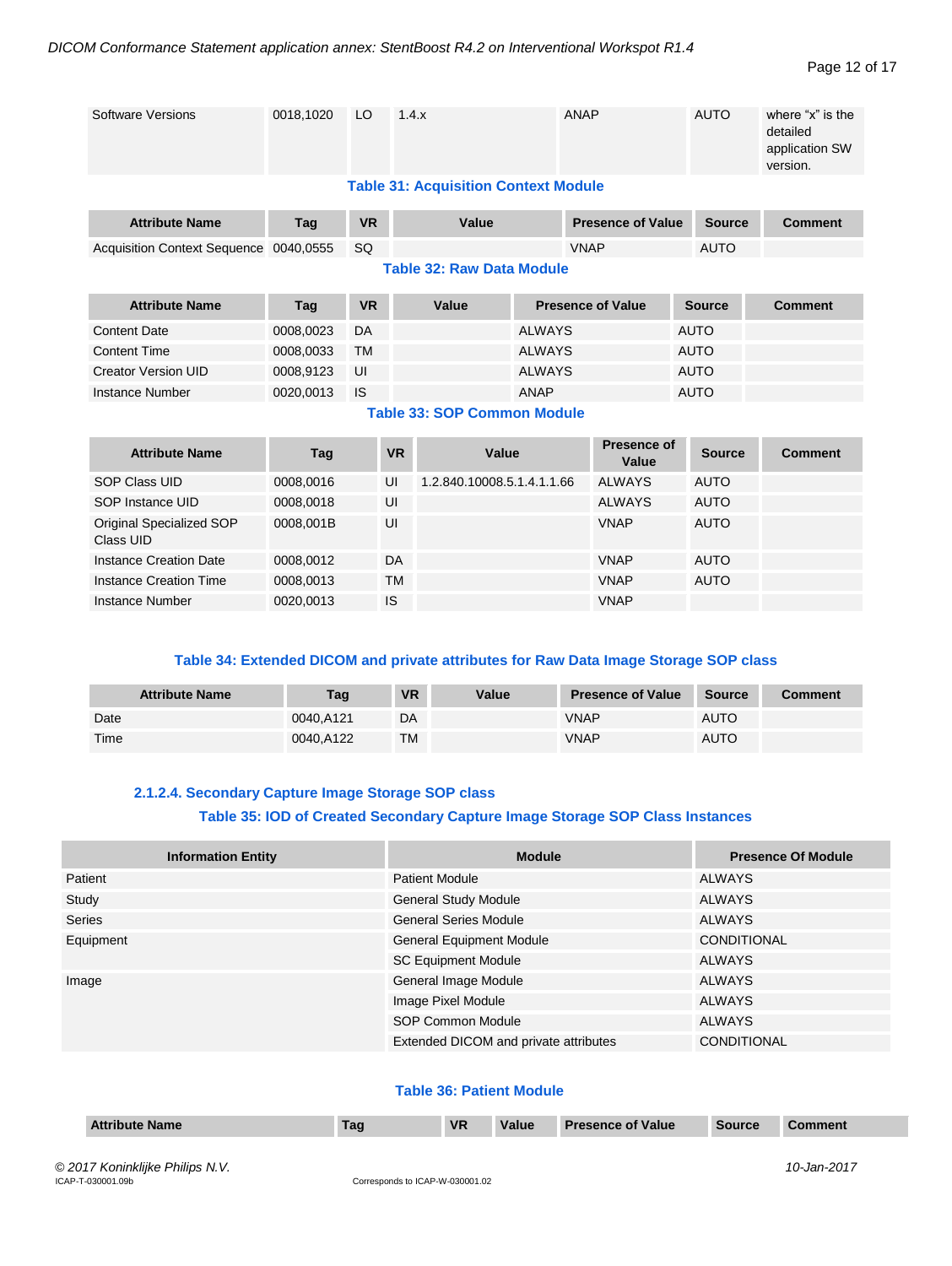Page 13 of 17

| Patient's Name       | 0010,0010 | <b>PN</b> | <b>ALWAYS</b> | <b>AUTO</b> |
|----------------------|-----------|-----------|---------------|-------------|
| Patient ID           | 0010.0020 | LO        | <b>ALWAYS</b> | <b>AUTO</b> |
| Patient's Birth Date | 0010,0030 | DA        | <b>ALWAYS</b> | <b>AUTO</b> |
| Patient's Sex        | 0010,0040 | <b>CS</b> | <b>ALWAYS</b> | <b>AUTO</b> |

# **Table 37: General Study Module**

| <b>Attribute Name</b>      | Tag       | <b>VR</b> | Value | <b>Presence of Value</b> | <b>Source</b> | <b>Comment</b> |
|----------------------------|-----------|-----------|-------|--------------------------|---------------|----------------|
| <b>Study Date</b>          | 0008.0020 | DA        |       | <b>ALWAYS</b>            | <b>AUTO</b>   |                |
| Study Time                 | 0008.0030 | <b>TM</b> |       | <b>ALWAYS</b>            | <b>AUTO</b>   |                |
| <b>Accession Number</b>    | 0008.0050 | <b>SH</b> |       | <b>VNAP</b>              |               |                |
| Referring Physician's Name | 0008,0090 | <b>PN</b> |       | <b>VNAP</b>              | <b>AUTO</b>   |                |
| Study Instance UID         | 0020,000D | UI        |       | <b>ALWAYS</b>            | <b>AUTO</b>   |                |
| Study ID                   | 0020.0010 | <b>SH</b> |       | <b>ALWAYS</b>            | <b>AUTO</b>   |                |

# **Table 38: General Series Module**

| <b>Attribute Name</b>               | Tag       | <b>VR</b> | Value | <b>Presence of Value</b> | <b>Source</b> | <b>Comment</b> |
|-------------------------------------|-----------|-----------|-------|--------------------------|---------------|----------------|
| Series Date                         | 0008,0021 | DA        |       | <b>ALWAYS</b>            | <b>AUTO</b>   |                |
| Series Time                         | 0008,0031 | <b>TM</b> |       | <b>ALWAYS</b>            | <b>AUTO</b>   |                |
| Modality                            | 0008,0060 | CS.       |       | <b>ALWAYS</b>            | <b>AUTO</b>   |                |
| Series Instance UID                 | 0020,000E | UI        |       | <b>ALWAYS</b>            | <b>AUTO</b>   |                |
| Series Number                       | 0020,0011 | <b>IS</b> |       | <b>VNAP</b>              | <b>AUTO</b>   |                |
| <b>Related Series Sequence</b>      | 0008,1250 | SQ        |       | <b>VNAP</b>              |               |                |
| >Study Instance UID                 | 0020,000D | UI        |       | <b>ALWAYS</b>            |               |                |
| >Series Instance UID                | 0020,000E | UI        |       | <b>ALWAYS</b>            |               |                |
| >Purpose of Reference Code Sequence | 0040,A170 | <b>SQ</b> |       | <b>EMPTY</b>             |               |                |

# **Table 39: General Equipment Module**

| <b>Attribute Name</b>     | Tag       | <b>VR</b> | Value                   | <b>Presence of Value</b> | <b>Source</b> | <b>Comment</b>                                          |
|---------------------------|-----------|-----------|-------------------------|--------------------------|---------------|---------------------------------------------------------|
| Manufacturer              | 0008,0070 |           | <b>Philips</b>          | <b>VNAP</b>              |               |                                                         |
| <b>Station Name</b>       | 0008.1010 | <b>SH</b> |                         | <b>ANAP</b>              |               |                                                         |
| Manufacturer's Model Name | 0008,1090 | LO.       | Interventional Workspot | <b>ALWAYS</b>            | <b>FIXED</b>  |                                                         |
| <b>Software Versions</b>  | 0018.1020 | LO.       | 1.4.x                   | <b>ALWAYS</b>            | <b>FIXED</b>  | where "x" is the<br>detailed application<br>SW version. |

# **Table 40 : SC Equipment Module**

| <b>Attribute Name</b> | Tag       | VR | Value | <b>Presence of Value</b> | <b>Source</b> | <b>Comment</b> |
|-----------------------|-----------|----|-------|--------------------------|---------------|----------------|
| Modality              | 0008.0060 | СS |       | ANAP                     |               |                |
| Conversion Type       | 0008,0064 | CS | WSD   | <b>ALWAYS</b>            |               |                |

# **Table 41: General Image Module**

| <b>Attribute Name</b>      | Tag       | <b>VR</b> | Value | <b>Presence of Value</b> | <b>Source</b> | <b>Comment</b> |
|----------------------------|-----------|-----------|-------|--------------------------|---------------|----------------|
| Instance Number            | 0020.0013 | IS        |       | <b>ALWAYS</b>            |               |                |
| <b>Patient Orientation</b> | 0020.0020 | <b>CS</b> |       | <b>VNAP</b>              |               |                |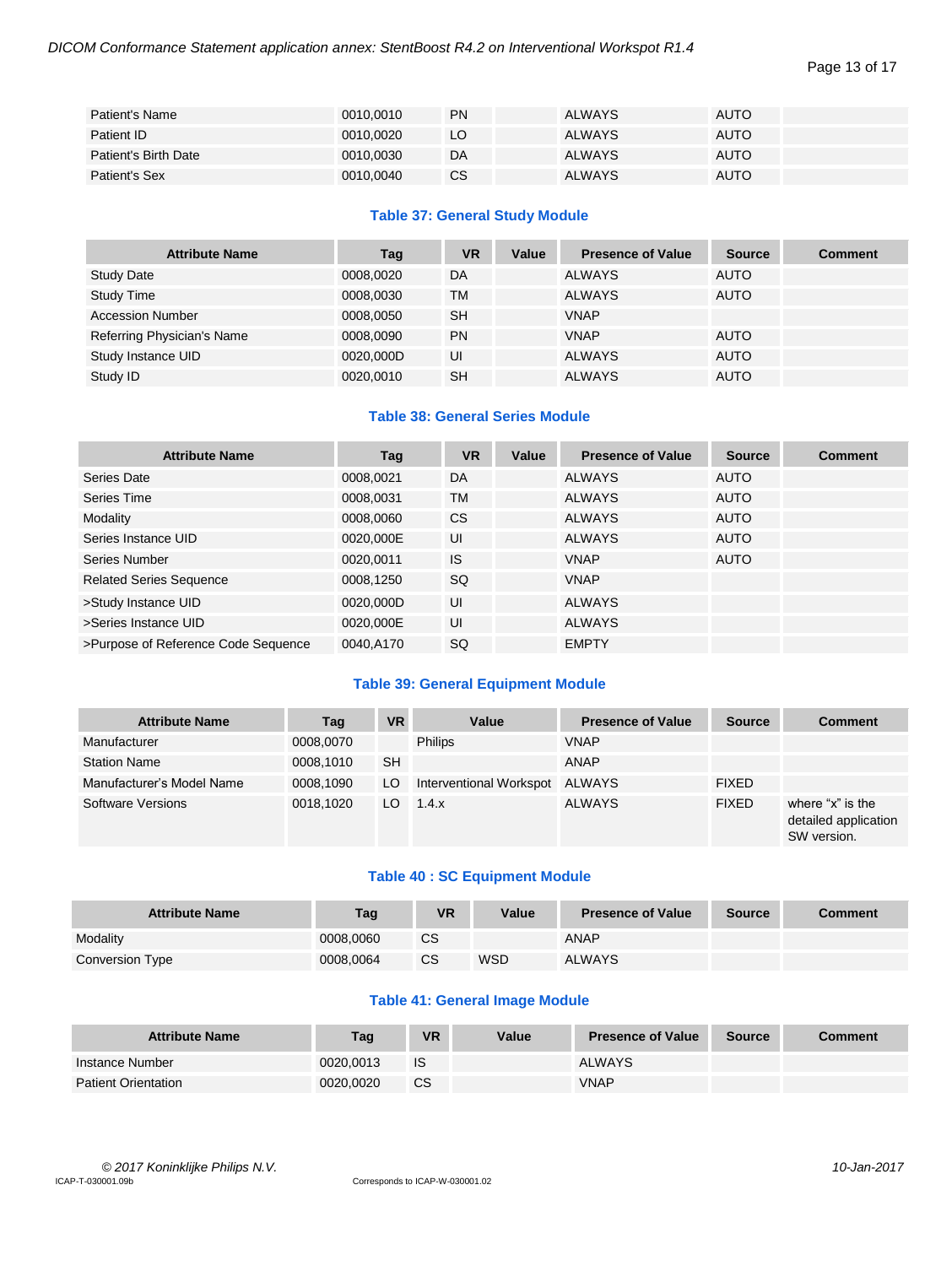# **Table 42: Image Pixel Module**

| <b>Attribute Name</b>       | Tag       | <b>VR</b> | Value          | <b>Presence of Value</b> | <b>Source</b> | <b>Comment</b> |
|-----------------------------|-----------|-----------|----------------|--------------------------|---------------|----------------|
| Samples per Pixel           | 0028,0002 | US.       |                | <b>ALWAYS</b>            |               |                |
| Photometric Interpretation  | 0028,0004 | <b>CS</b> |                | <b>ALWAYS</b>            |               |                |
| <b>Planar Configuration</b> | 0028,0006 | US.       |                | <b>ALWAYS</b>            |               |                |
| <b>Rows</b>                 | 0028,0010 | US.       |                | <b>ALWAYS</b>            | <b>AUTO</b>   |                |
| Columns                     | 0028,0011 | US.       |                | <b>ALWAYS</b>            | <b>AUTO</b>   |                |
| <b>Bits Allocated</b>       | 0028,0100 | US.       | 8              | <b>ALWAYS</b>            |               |                |
| <b>Bits Stored</b>          | 0028,0101 | US.       | 8              | <b>ALWAYS</b>            |               |                |
| High Bit                    | 0028,0102 | US.       | $\overline{7}$ | <b>ALWAYS</b>            |               |                |
| <b>Pixel Representation</b> | 0028,0103 | US.       | 0000           | <b>ALWAYS</b>            | <b>AUTO</b>   |                |
| <b>Pixel Data</b>           | 7FE0,0010 | OW/OB     |                | <b>ALWAYS</b>            | <b>AUTO</b>   |                |
|                             |           | -         |                |                          |               |                |

# **Table 43: SOP Common Module**

| <b>Attribute Name</b>  | Tag       | <b>VR</b> | Value                     | <b>Presence of Value</b> | <b>Source</b> | <b>Comment</b> |
|------------------------|-----------|-----------|---------------------------|--------------------------|---------------|----------------|
| SOP Class UID          | 0008.0016 | UI        | 1.2.840.10008.5.1.4.1.1.7 | ALWAYS                   | <b>FIXED</b>  |                |
| SOP Instance UID       | 0008.0018 | UI        |                           | <b>ALWAYS</b>            | <b>AUTO</b>   |                |
| Instance Creation Date | 0008,0012 | DA        |                           | <b>ANAP</b>              | <b>AUTO</b>   |                |
| Instance Creation Time | 0008.0013 | TM        |                           | ANAP                     | <b>AUTO</b>   |                |
| Instance Number        | 0020.0013 | <b>IS</b> |                           | <b>ANAP</b>              | <b>AUTO</b>   |                |

# **Table 44 : Extended DICOM and private attributes for Secondary Capture Image Storage SOP Class Instances**

| <b>Attribute Name</b>  | <b>Tag</b> | <b>VR</b> | Value | <b>Presence of</b><br>Value | <b>Source</b> | Comment |
|------------------------|------------|-----------|-------|-----------------------------|---------------|---------|
| Requested Procedure ID | 0040,1001  | - SH      |       | ANAP                        |               |         |

# **2.1.2.5. Multiframe True Color Secondary Capture Image Storage SOP class Table 45: IOD of Created Multiframe True Color Secondary Capture Image Storage SOP Class Instances**

<span id="page-13-0"></span>

| <b>Information Entity</b> | <b>Module</b>                         | <b>Presence Of Module</b> |
|---------------------------|---------------------------------------|---------------------------|
| Patient                   | <b>Patient Module</b>                 | ALWAYS                    |
| Study                     | <b>General Study Module</b>           | <b>ALWAYS</b>             |
| <b>Series</b>             | <b>General Series Module</b>          | <b>ALWAYS</b>             |
| Equipment                 | <b>General Equipment Module</b>       | <b>CONDITIONAL</b>        |
|                           | <b>SC Equipment Module</b>            | <b>ALWAYS</b>             |
| Image                     | General Image Module                  | <b>ALWAYS</b>             |
|                           | Image Pixel Module                    | <b>ALWAYS</b>             |
|                           | Cine Module                           | <b>CONDITIONAL</b>        |
|                           | Multi-Frame Module                    | <b>ALWAYS</b>             |
|                           | Multi-Frame Functional Groups Module  | <b>OPTIONAL</b>           |
|                           | SC Multi-frame Image Module           | <b>ALWAYS</b>             |
|                           | SOP Common Module                     | <b>ALWAYS</b>             |
|                           | Extended DICOM and private attributes | CONDITIONAL               |

# **Table 46: Patient Module**

| <b>Attribute Name</b>                                | Tag                             | <b>VR</b> | Value | <b>Presence of Value</b> | Source      | <b>Comment</b> |
|------------------------------------------------------|---------------------------------|-----------|-------|--------------------------|-------------|----------------|
| Patient's Name                                       | 0010.0010                       | <b>PN</b> |       | <b>VNAP</b>              | <b>AUTO</b> |                |
| © 2017 Koninklijke Philips N.V.<br>ICAP-T-030001.09b | Corresponds to ICAP-W-030001.02 |           |       |                          |             | 10-Jan-2017    |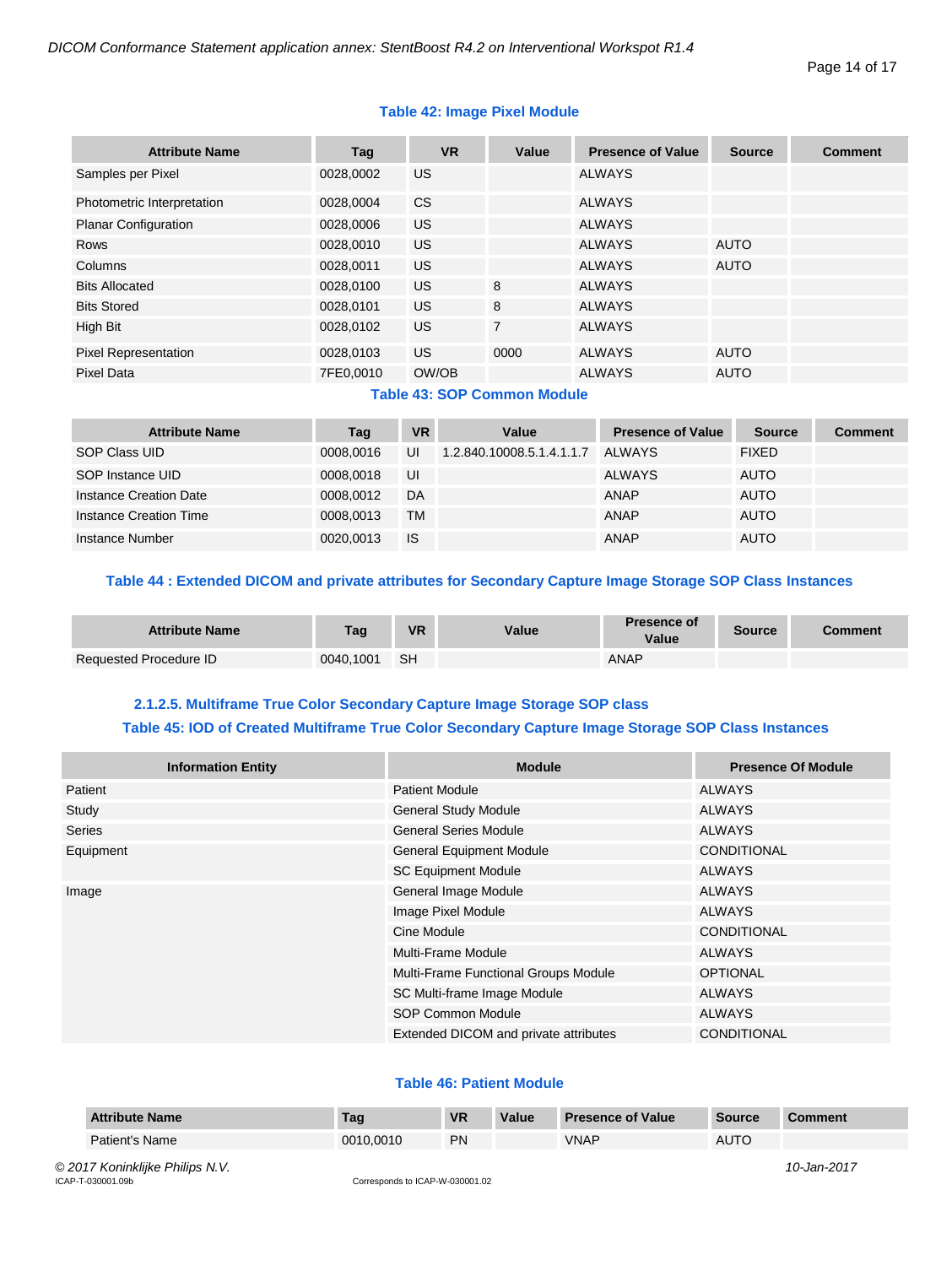Page 15 of 17

| Patient ID           | 0010,0020 | LO        | <b>VNAP</b> | <b>AUTO</b> |
|----------------------|-----------|-----------|-------------|-------------|
| Patient's Birth Date | 0010.0030 | DA        | <b>VNAP</b> | <b>AUTO</b> |
| Patient's Sex        | 0010,0040 | <b>CS</b> | <b>VNAP</b> | <b>AUTO</b> |

# **Table 47: General Study Module**

| <b>Attribute Name</b>      | Tag       | <b>VR</b> | Value | <b>Presence of Value</b> | <b>Source</b> | <b>Comment</b> |
|----------------------------|-----------|-----------|-------|--------------------------|---------------|----------------|
| <b>Study Date</b>          | 0008,0020 | DA        |       | <b>VNAP</b>              | <b>AUTO</b>   |                |
| <b>Study Time</b>          | 0008,0030 | <b>TM</b> |       | <b>VNAP</b>              | <b>AUTO</b>   |                |
| <b>Accession Number</b>    | 0008,0050 | <b>SH</b> |       | <b>VNAP</b>              |               |                |
| Referring Physician's Name | 0008,0090 | <b>PN</b> |       | <b>VNAP</b>              | <b>AUTO</b>   |                |
| Study Instance UID         | 0020,000D | UI        |       | <b>ALWAYS</b>            | <b>AUTO</b>   |                |
| Study ID                   | 0020,0010 | <b>SH</b> |       | <b>VNAP</b>              | <b>AUTO</b>   |                |

# **Table 48: General Series Module**

| <b>Attribute Name</b>               | Tag       | <b>VR</b> | Value | <b>Presence of Value</b> | <b>Source</b> | <b>Comment</b> |
|-------------------------------------|-----------|-----------|-------|--------------------------|---------------|----------------|
| Series Date                         | 0008,0021 | DA        |       | ANAP                     | <b>AUTO</b>   |                |
| Series Time                         | 0008,0031 | TM        |       | ANAP                     | <b>AUTO</b>   |                |
| Modality                            | 0008,0060 | CS.       |       | <b>ALWAYS</b>            | <b>AUTO</b>   |                |
| Series Instance UID                 | 0020,000E | UI        |       | <b>ALWAYS</b>            | <b>AUTO</b>   |                |
| Series Number                       | 0020.0011 | <b>IS</b> |       | ANAP                     | <b>AUTO</b>   |                |
| <b>Related Series Sequence</b>      | 0008,1250 | SQ        |       | ANAP                     |               |                |
| >Study Instance UID                 | 0020,000D | UI        |       | <b>ALWAYS</b>            |               |                |
| >Series Instance UID                | 0020,000E | UI        |       | <b>ALWAYS</b>            |               |                |
| >Purpose of Reference Code Sequence | 0040.A170 | SQ.       |       | <b>VNAP</b>              |               |                |

# **Table 49: General Equipment Module**

| <b>Attribute Name</b>     | Tag       | <b>VR</b> | Value                   | <b>Presence of Value</b> | <b>Source</b> | <b>Comment</b>                                          |
|---------------------------|-----------|-----------|-------------------------|--------------------------|---------------|---------------------------------------------------------|
| Manufacturer              | 0008,0070 | LO        | <b>Philips</b>          | <b>VNAP</b>              | <b>AUTO</b>   |                                                         |
| <b>Station Name</b>       | 0008.1010 | <b>SH</b> |                         | ANAP                     |               |                                                         |
| Manufacturer's Model Name | 0008.1090 | LO.       | Interventional Workspot | ANAP                     | <b>FIXED</b>  |                                                         |
| <b>Software Versions</b>  | 0018.1020 | LO.       | 1.4.x                   | <b>ANAP</b>              | <b>FIXED</b>  | where "x" is the<br>detailed application<br>SW version. |

# **Table 50 : SC Equipment Module**

| <b>Attribute Name</b> | Tag       | VR        | Value      | <b>Presence of Value</b> | <b>Source</b> | <b>Comment</b> |
|-----------------------|-----------|-----------|------------|--------------------------|---------------|----------------|
| Modality              | 0008.0060 | СS        |            | ANAP                     |               |                |
| Conversion Type       | 0008.0064 | <b>CS</b> | <b>WSD</b> | <b>ALWAYS</b>            |               |                |

# **Table 51: General Image Module**

| <b>Attribute Name</b>      | Tag       | <b>VR</b>     | Value | <b>Presence of Value</b> | <b>Source</b> | <b>Comment</b> |
|----------------------------|-----------|---------------|-------|--------------------------|---------------|----------------|
| Instance Number            | 0020.0013 | IS            |       | <b>VNAP</b>              |               |                |
| <b>Patient Orientation</b> | 0020.0020 | CS            |       | <b>VNAP</b>              |               |                |
| Burned in Annotation       | 0028.0301 | <sub>CS</sub> |       | ANAP                     |               |                |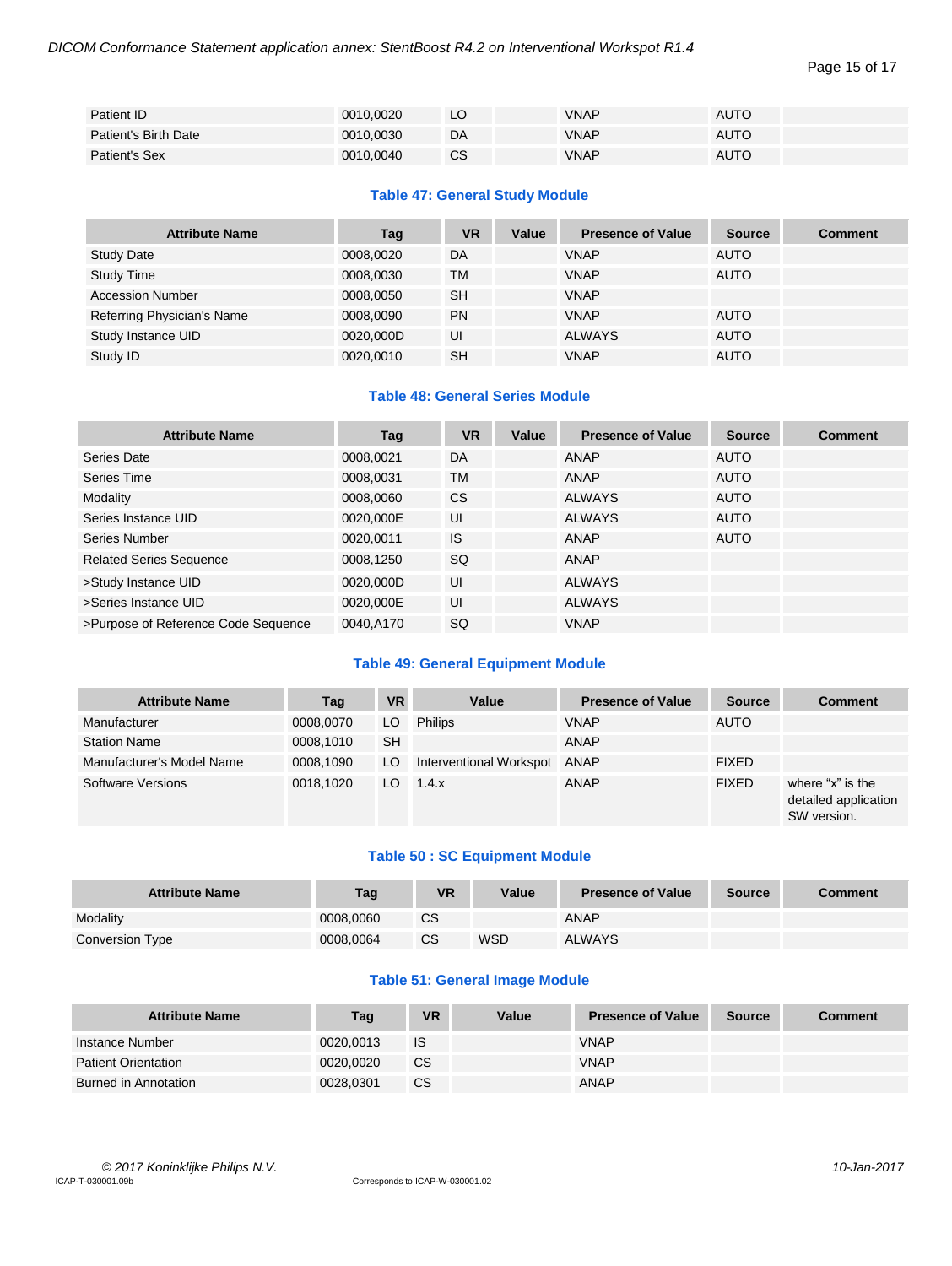# **Table 52: Image Pixel Module**

| <b>Attribute Name</b>       | Tag       | <b>VR</b> | Value          | <b>Presence of Value</b> | <b>Source</b> | <b>Comment</b> |
|-----------------------------|-----------|-----------|----------------|--------------------------|---------------|----------------|
| Samples per Pixel           | 0028,0002 | US.       |                | <b>ALWAYS</b>            |               |                |
| Photometric Interpretation  | 0028,0004 | CS.       |                | <b>ALWAYS</b>            |               |                |
| <b>Planar Configuration</b> | 0028,0006 | US.       |                | <b>ALWAYS</b>            |               |                |
| <b>Rows</b>                 | 0028,0010 | US.       |                | <b>ALWAYS</b>            | <b>AUTO</b>   |                |
| Columns                     | 0028,0011 | US.       |                | <b>ALWAYS</b>            | <b>AUTO</b>   |                |
| <b>Bits Allocated</b>       | 0028,0100 | US.       | 8              | <b>ALWAYS</b>            |               |                |
| <b>Bits Stored</b>          | 0028,0101 | US.       | 8              | <b>ALWAYS</b>            |               |                |
| High Bit                    | 0028,0102 | US.       | $\overline{7}$ | <b>ALWAYS</b>            |               |                |
| <b>Pixel Representation</b> | 0028,0103 | US.       | 0000           | <b>ALWAYS</b>            | <b>AUTO</b>   |                |
| <b>Pixel Data</b>           | 7FE0,0010 | OW/OB     |                | <b>ALWAYS</b>            | <b>AUTO</b>   |                |

# **Table 53: Cine Module**

| <b>Attribute Name</b> | Tag       | <b>VR</b> | Value | <b>Presence of Value</b> | <b>Source</b> | Comment |
|-----------------------|-----------|-----------|-------|--------------------------|---------------|---------|
| Frame Time            | 0018,1063 | DS        |       | <b>ALWAYS</b>            | <b>AUTC</b>   |         |

# **Table 54: Multi-Frame Module**

| <b>Attribute Name</b>          | Taq       | <b>VR</b> | Value | <b>Presence of Value</b> | <b>Source</b> | <b>Comment</b> |
|--------------------------------|-----------|-----------|-------|--------------------------|---------------|----------------|
| Number of Frames               | 0028.0008 | DS        |       | <b>ALWAYS</b>            | <b>AUTO</b>   |                |
| <b>Frame Increment Pointer</b> | 0028.0009 | <b>AT</b> |       | <b>ALWAYS</b>            | <b>AUTO</b>   |                |

# **Table 55: Multi-Frame Functional Groups Module**

| <b>Attribute Name</b> | Taq       | <b>VR</b> | Value | <b>Presence of Value</b> | <b>Source</b> | <b>Comment</b> |
|-----------------------|-----------|-----------|-------|--------------------------|---------------|----------------|
| Instance Number       | 0020.0013 | - IS      |       | <b>ALWAYS</b>            | <b>AUTO</b>   |                |
| Number of Frames      | 0028.0008 | - IS      |       | <b>ALWAYS</b>            | <b>AUTO</b>   |                |

# **Table 56: SC Multi-Frame Image Module**

| <b>Attribute Name</b>          | Taq       | <b>VR</b> | Value | <b>Presence of Value</b> | <b>Source</b> | Comment |
|--------------------------------|-----------|-----------|-------|--------------------------|---------------|---------|
| <b>Frame Increment Pointer</b> | 0028.0009 | <b>AT</b> |       | <b>ALWAYS</b>            | <b>AUTO</b>   |         |
| Burned In Annotation           | 0028.0301 | <b>CS</b> |       | <b>ALWAYS</b>            | <b>AUTO</b>   |         |

# **Table 57: SOP Common Module**

| <b>Attribute Name</b>  | Tag       | <b>VR</b> | Value                                               | <b>Presence of Value</b> | <b>Source</b> | <b>Comment</b> |
|------------------------|-----------|-----------|-----------------------------------------------------|--------------------------|---------------|----------------|
| SOP Class UID          | 0008.0016 | UI        | 1.2.840.10008.5.1.4.1.1.7. ALWAYS<br>$\overline{4}$ |                          | <b>FIXED</b>  |                |
| SOP Instance UID       | 0008.0018 | UI        |                                                     | <b>ALWAYS</b>            | <b>AUTO</b>   |                |
| Instance Creation Date | 0008.0012 | DA        |                                                     | <b>ANAP</b>              | <b>AUTO</b>   |                |
| Instance Creation Time | 0008.0013 | TM        |                                                     | <b>ANAP</b>              | <b>AUTO</b>   |                |
| Instance Number        | 0020.0013 | <b>IS</b> |                                                     | <b>ANAP</b>              | <b>AUTO</b>   |                |

# **Table 58 : Extended DICOM and private attributes for Multiframe True Color Secondary Capture Image Storage SOP Class Instances**